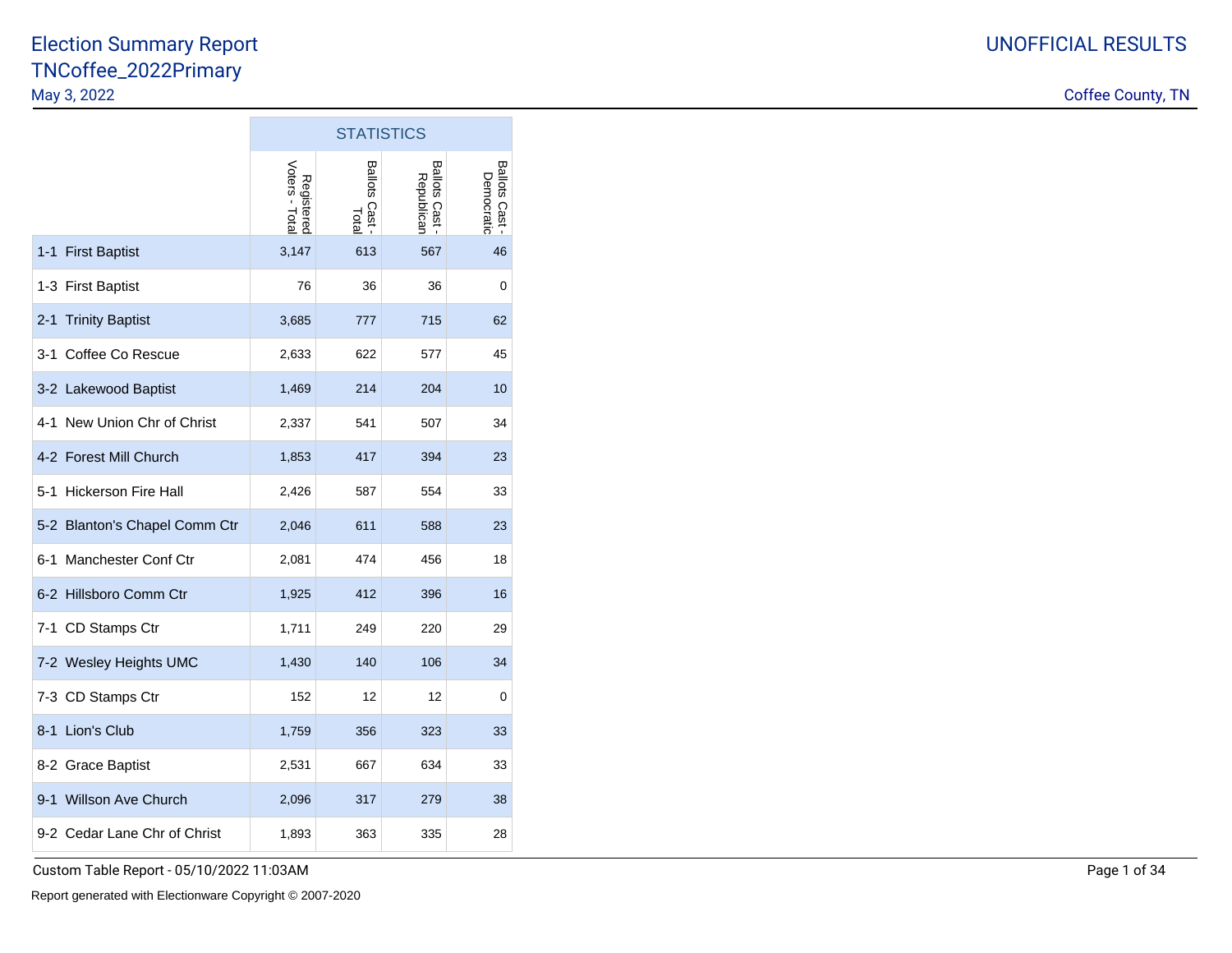Coffee County, TN

|                              | <b>STATISTICS</b>             |                          |                               |                               |  |  |  |  |  |
|------------------------------|-------------------------------|--------------------------|-------------------------------|-------------------------------|--|--|--|--|--|
|                              | Voters<br>Registered<br>Total | Ballots<br>Cast<br>Lotal | Ballots<br>Republican<br>Cast | Ballots<br>Democratic<br>Cast |  |  |  |  |  |
| 9-4 Cedar Lane Chr of Christ | 75                            | 14                       | 13                            |                               |  |  |  |  |  |
| <b>Totals</b>                | 35,325                        | 7,422                    | 6,916                         | 506                           |  |  |  |  |  |

|                               | Judge, Part I       | <b>REP Circuit Court</b> |               | <b>REP Circuit Court Judge,</b> |                 |                            | <b>REP District Attorney</b> |                   | <b>REP Public</b> |                 |
|-------------------------------|---------------------|--------------------------|---------------|---------------------------------|-----------------|----------------------------|------------------------------|-------------------|-------------------|-----------------|
|                               | <b>VOTE FOR 1</b>   |                          |               | <b>VOTE FOR 1</b>               |                 |                            | <b>VOTE FOR 1</b>            | <b>VOTE FOR 1</b> |                   |                 |
|                               | Lockhart<br>William | Write-in Totals          | Eric J. Burch | <b>Bobby Carter</b>             | Write-in Totals | Charles Craig<br>Northcott | Felicia B.<br>Walkup         | Write-in Totals   | John E.<br>Nicoll | Write-in Totals |
| 1-1 First Baptist             | 402                 | $\mathbf{1}$             | 175           | 353                             | 4               | 248                        | 294                          | $\overline{2}$    | 410               | $\mathbf{0}$    |
| 2-1 Trinity Baptist           | 531                 | $\overline{4}$           | 247           | 437                             | 0               | 328                        | 365                          | $\mathbf{1}$      | 548               | 3               |
| 3-1 Coffee Co Rescue          | 456                 | $\overline{2}$           | 203           | 351                             | $\mathbf{0}$    | 272                        | 286                          | $\mathbf{0}$      | 449               | $\mathbf 0$     |
| 3-2 Lakewood Baptist          | 161                 | 3                        | 69            | 121                             | 0               | 119                        | 78                           | 0                 | 158               | 1               |
| 4-1 New Union Chr of Christ   | 385                 | $\mathbf 0$              | 178           | 297                             | $\mathbf{1}$    | 238                        | 245                          | $\mathbf 0$       | 384               | $\mathbf{1}$    |
| 4-2 Forest Mill Church        | 282                 | 1                        | 137           | 235                             | 0               | 192                        | 185                          | 0                 | 290               | $\mathbf 0$     |
| 5-1 Hickerson Fire Hall       | 397                 | 3                        | 164           | 366                             | $\overline{0}$  | 318                        | 206                          | $\mathbf{0}$      | 403               | $\mathbf{1}$    |
| 5-2 Blanton's Chapel Comm Ctr | 429                 | 0                        | 208           | 337                             | 1               | 336                        | 231                          | $\mathbf 0$       | 435               | $\mathbf 0$     |
| 6-1 Manchester Conf Ctr       | 336                 | $\mathbf 0$              | 151           | 276                             | $\mathbf{1}$    | 233                        | 203                          | $\mathbf{0}$      | 334               | $\mathbf{1}$    |
| 6-2 Hillsboro Comm Ctr        | 294                 | 0                        | 126           | 242                             | 0               | 210                        | 167                          | $\mathbf 0$       | 297               | $\mathbf 0$     |
| 7-1 CD Stamps Ctr             | 159                 | $\overline{2}$           | 50            | 157                             | $\mathbf{0}$    | 154                        | 58                           | $\mathbf 0$       | 158               | $\mathbf 0$     |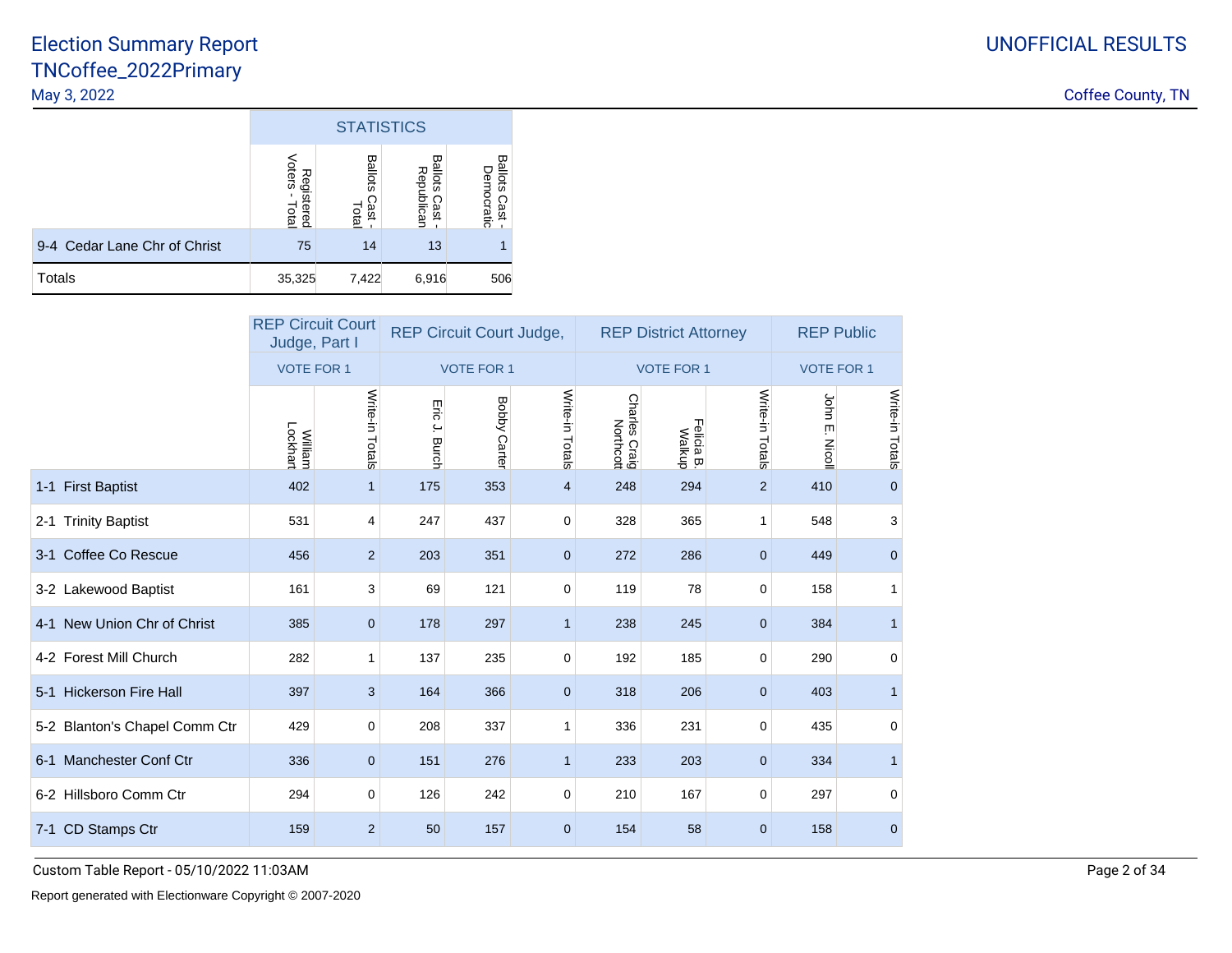|                                      | <b>REP Circuit Court</b><br>Judge, Part I |                   | <b>REP Circuit Court Judge,</b> |                        |                    |                                           | <b>REP District Attorney</b> | <b>REP Public</b>  |                      |                 |
|--------------------------------------|-------------------------------------------|-------------------|---------------------------------|------------------------|--------------------|-------------------------------------------|------------------------------|--------------------|----------------------|-----------------|
|                                      |                                           | <b>VOTE FOR 1</b> |                                 | <b>VOTE FOR 1</b>      |                    |                                           | <b>VOTE FOR 1</b>            |                    | <b>VOTE FOR 1</b>    |                 |
|                                      | <b>William</b><br>Lockhart                | Write-in Totals   | Eig<br>ے.<br>Burch              | <b>Bobby</b><br>Carter | Write-in<br>Totals | <b>Charles</b><br>rles Craig<br>Northcott | Felicia B.<br>Walkup         | Write-in<br>Totals | John<br>ŗm<br>Nicoll | Write-in Totals |
| 7-2 Wesley Heights UMC               | 80                                        | 0                 | 38                              | 61                     | 0                  | 69                                        | 32                           | 0                  | 87                   | $\mathbf 0$     |
| 8-1 Lion's Club                      | 241                                       | 1                 | 108                             | 196                    | $\mathbf 0$        | 228                                       | 81                           | $\mathbf 0$        | 236                  |                 |
| 8-2 Grace Baptist                    | 476                                       | 9                 | 198                             | 395                    | 1                  | 413                                       | 193                          | 1                  | 452                  | 5               |
| <b>Willson Ave Church</b><br>$9 - 1$ | 202                                       | $\overline{0}$    | 88                              | 174                    | $\mathbf{0}$       | 173                                       | 96                           | $\mathbf 0$        | 202                  | $\mathbf{0}$    |
| 9-2 Cedar Lane Chr of Christ         | 257                                       | 1                 | 115                             | 209                    | 0                  | 224                                       | 94                           | $\mathbf 0$        | 244                  | 1               |
| 9-4 Cedar Lane Chr of Christ         | 12                                        | $\mathbf 0$       | 5                               | 8                      | $\mathbf 0$        | 12                                        |                              | $\mathbf 0$        | 13                   | $\mathbf{0}$    |
| Totals                               | 5,100                                     | 27                | 2,260                           | 4,215                  | 8                  | 3,767                                     | 2,815                        | 4                  | 5,100                | 14              |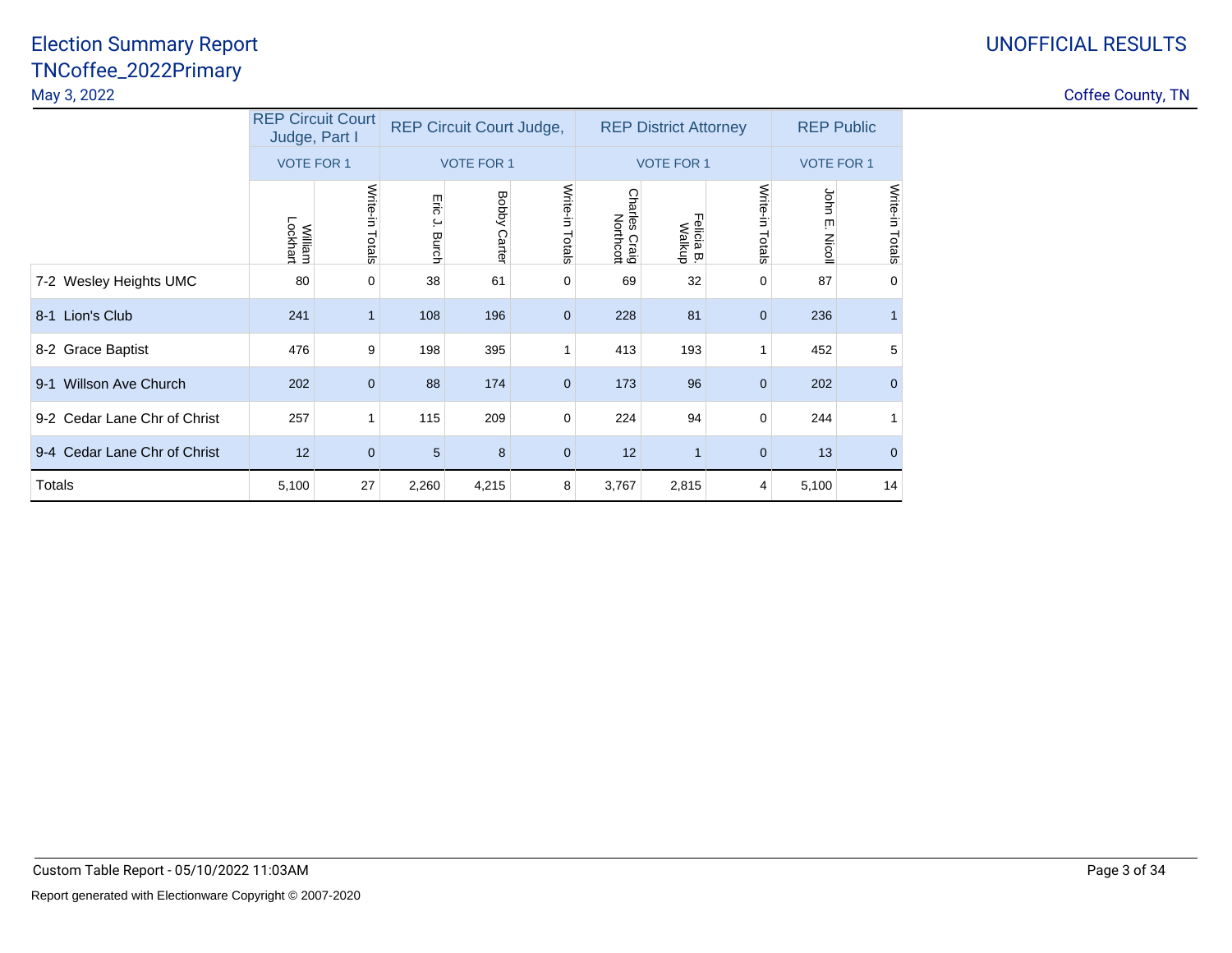|                               | <b>REP County</b> |                         | <b>REP County Commissioner District 1</b> |                        |             | <b>REP County Commissioner</b><br><b>District 2</b> |                   |                    |                 |  |
|-------------------------------|-------------------|-------------------------|-------------------------------------------|------------------------|-------------|-----------------------------------------------------|-------------------|--------------------|-----------------|--|
|                               | <b>VOTE FOR 1</b> |                         |                                           | <b>VOTE FOR 2</b>      |             |                                                     | <b>VOTE FOR 2</b> |                    |                 |  |
|                               | Judd Matheny      | Write-in Totals         | Helen J<br>DeBellis                       | Jimmy<br>Hollandsworth | Benny Jones | Write-in Totals                                     | Joey Hobbs        | Claude S.<br>Morse | Write-in Totals |  |
| 1-1 First Baptist             | 444               | $\overline{7}$          | 157                                       | 423                    | 271         | $\overline{2}$                                      |                   |                    |                 |  |
| 2-1 Trinity Baptist           | 565               | 8                       |                                           |                        |             |                                                     | 469               | 426                | $\overline{4}$  |  |
| 3-1 Coffee Co Rescue          | 487               | $\overline{2}$          |                                           |                        |             |                                                     |                   |                    |                 |  |
| 3-2 Lakewood Baptist          | 169               | 4                       |                                           |                        |             |                                                     |                   |                    |                 |  |
| 4-1 New Union Chr of Christ   | 416               | 5                       |                                           |                        |             |                                                     |                   |                    |                 |  |
| 4-2 Forest Mill Church        | 311               | 1                       |                                           |                        |             |                                                     |                   |                    |                 |  |
| 5-1 Hickerson Fire Hall       | 435               | 8                       |                                           |                        |             |                                                     |                   |                    |                 |  |
| 5-2 Blanton's Chapel Comm Ctr | 467               | 7                       |                                           |                        |             |                                                     |                   |                    |                 |  |
| 6-1 Manchester Conf Ctr       | 364               | 6                       |                                           |                        |             |                                                     |                   |                    |                 |  |
| 6-2 Hillsboro Comm Ctr        | 324               | 0                       |                                           |                        |             |                                                     |                   |                    |                 |  |
| 7-1 CD Stamps Ctr             | 170               | 3                       |                                           |                        |             |                                                     |                   |                    |                 |  |
| 7-2 Wesley Heights UMC        | 87                | 0                       |                                           |                        |             |                                                     |                   |                    |                 |  |
| 8-1 Lion's Club               | 257               | 3                       |                                           |                        |             |                                                     |                   |                    |                 |  |
| 8-2 Grace Baptist             | 487               | 21                      |                                           |                        |             |                                                     |                   |                    |                 |  |
| 9-1 Willson Ave Church        | 224               | $\overline{\mathbf{4}}$ |                                           |                        |             |                                                     |                   |                    |                 |  |
| 9-2 Cedar Lane Chr of Christ  | 275               | 5                       |                                           |                        |             |                                                     |                   |                    |                 |  |
| 9-4 Cedar Lane Chr of Christ  | 13                | $\overline{0}$          |                                           |                        |             |                                                     |                   |                    |                 |  |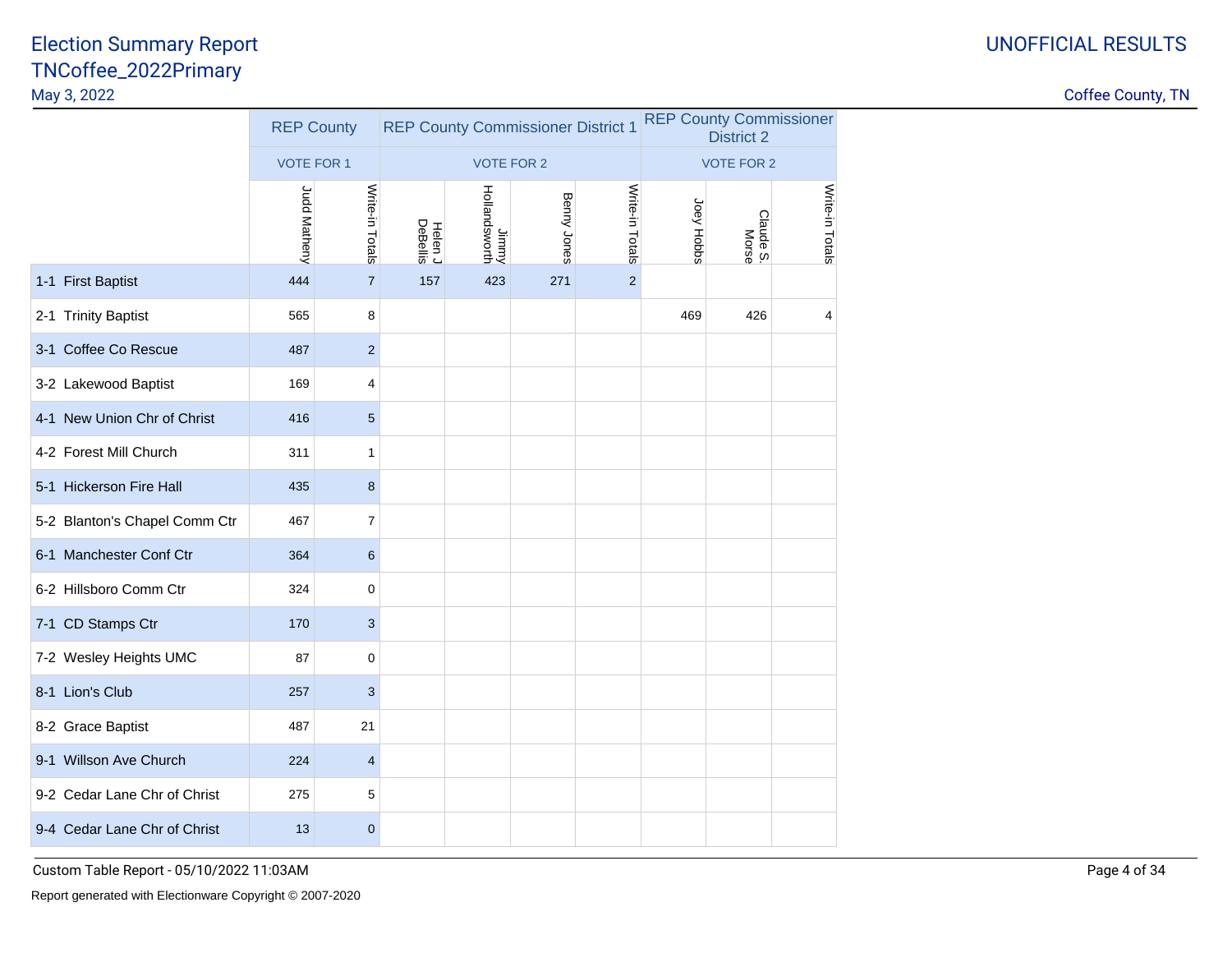|               | <b>REP County</b> |            |                                         |                  | <b>REP County Commissioner District 1</b> | <b>REP County Commissioner</b><br><b>District 2</b> |           |                      |                  |
|---------------|-------------------|------------|-----------------------------------------|------------------|-------------------------------------------|-----------------------------------------------------|-----------|----------------------|------------------|
|               | <b>VOTE FOR 1</b> |            |                                         |                  | <b>VOTE FOR 2</b>                         | <b>VOTE FOR 2</b>                                   |           |                      |                  |
|               | ဥ                 | ಕ<br>otals | P<br>ক<br>ᡂ<br>፸<br>≌<br>$\overline{m}$ | Hollar<br>ā<br>늧 | Ben<br>က္က                                | ಕ<br>흐<br>ഗ                                         | Joe)<br>g | ude S.<br>Morse<br>ഗ | Vrite-<br>Totals |
| <b>Totals</b> | 5,495             | 84         | 157                                     | 423              | 271                                       |                                                     | 469       | 426                  |                  |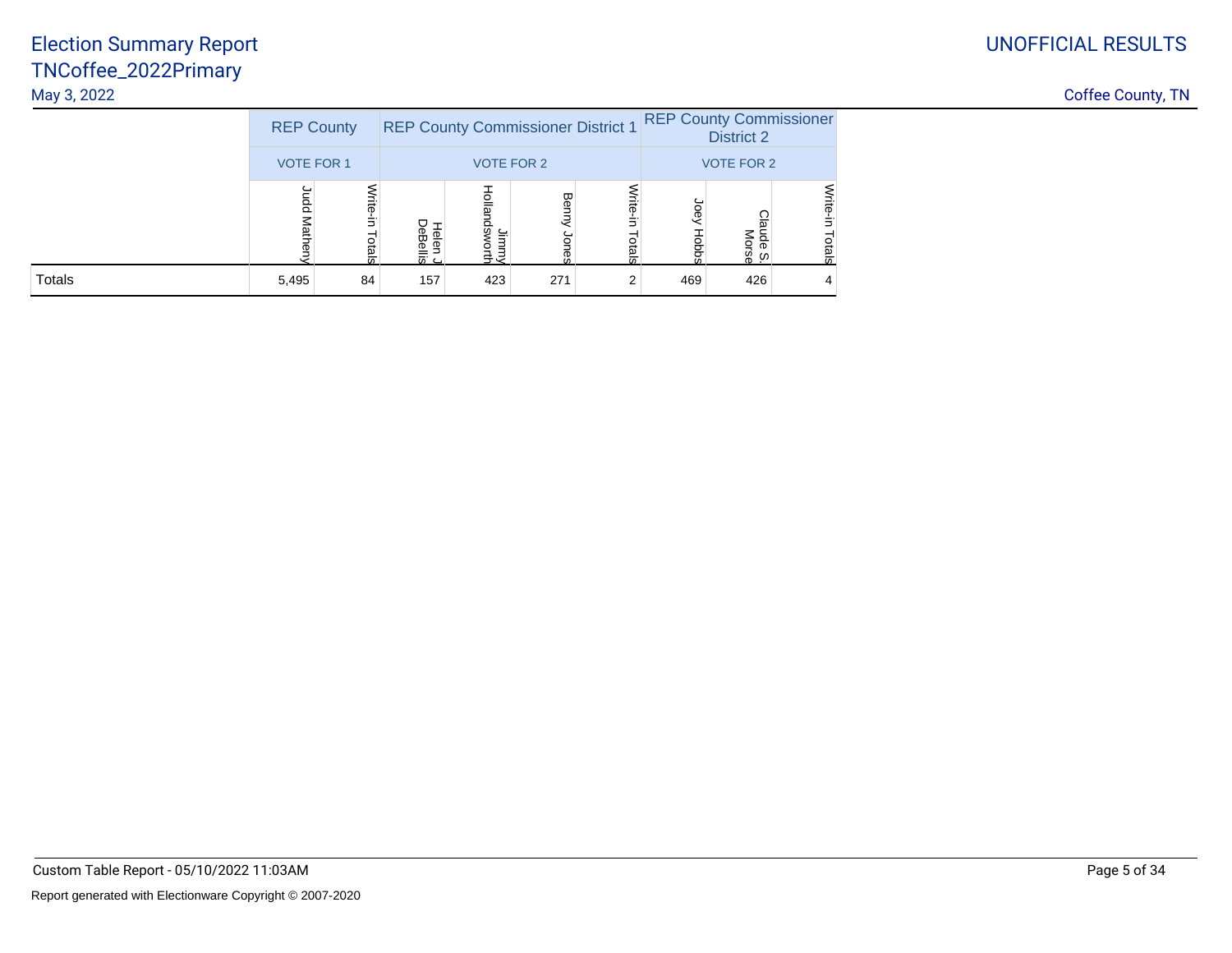|                             |              | <b>REP County Commissioner District 3</b> |                                   | <b>REP County Commissioner</b><br><b>District 4</b> |                    |                   |                       |                 |  |  |
|-----------------------------|--------------|-------------------------------------------|-----------------------------------|-----------------------------------------------------|--------------------|-------------------|-----------------------|-----------------|--|--|
|                             |              |                                           | <b>VOTE FOR 2</b>                 |                                                     |                    |                   | <b>VOTE FOR 2</b>     |                 |  |  |
|                             | Ashley Kraft | <b>Laura</b><br>l Cason<br>Nettles        | Carden<br>Rose<br>ie Ann<br>Smith | Scarlett<br>Taylor                                  | Write-in<br>Totals | 量<br><b>Brown</b> | Joseph M.<br>In hodge | Write-in Totals |  |  |
| 3-1 Coffee Co Rescue        | 229          | 307                                       | 284                               | 90                                                  |                    |                   |                       |                 |  |  |
| 3-2 Lakewood Baptist        | 59           | 87                                        | 129                               | 64                                                  | $\mathbf 0$        |                   |                       |                 |  |  |
| 4-1 New Union Chr of Christ |              |                                           |                                   |                                                     |                    | 351               | 261                   | 3               |  |  |
| 4-2 Forest Mill Church      |              |                                           |                                   |                                                     |                    | 275               | 193                   | 0               |  |  |
| Totals                      | 288          | 394                                       | 413                               | 154                                                 |                    | 626               | 454                   | 3               |  |  |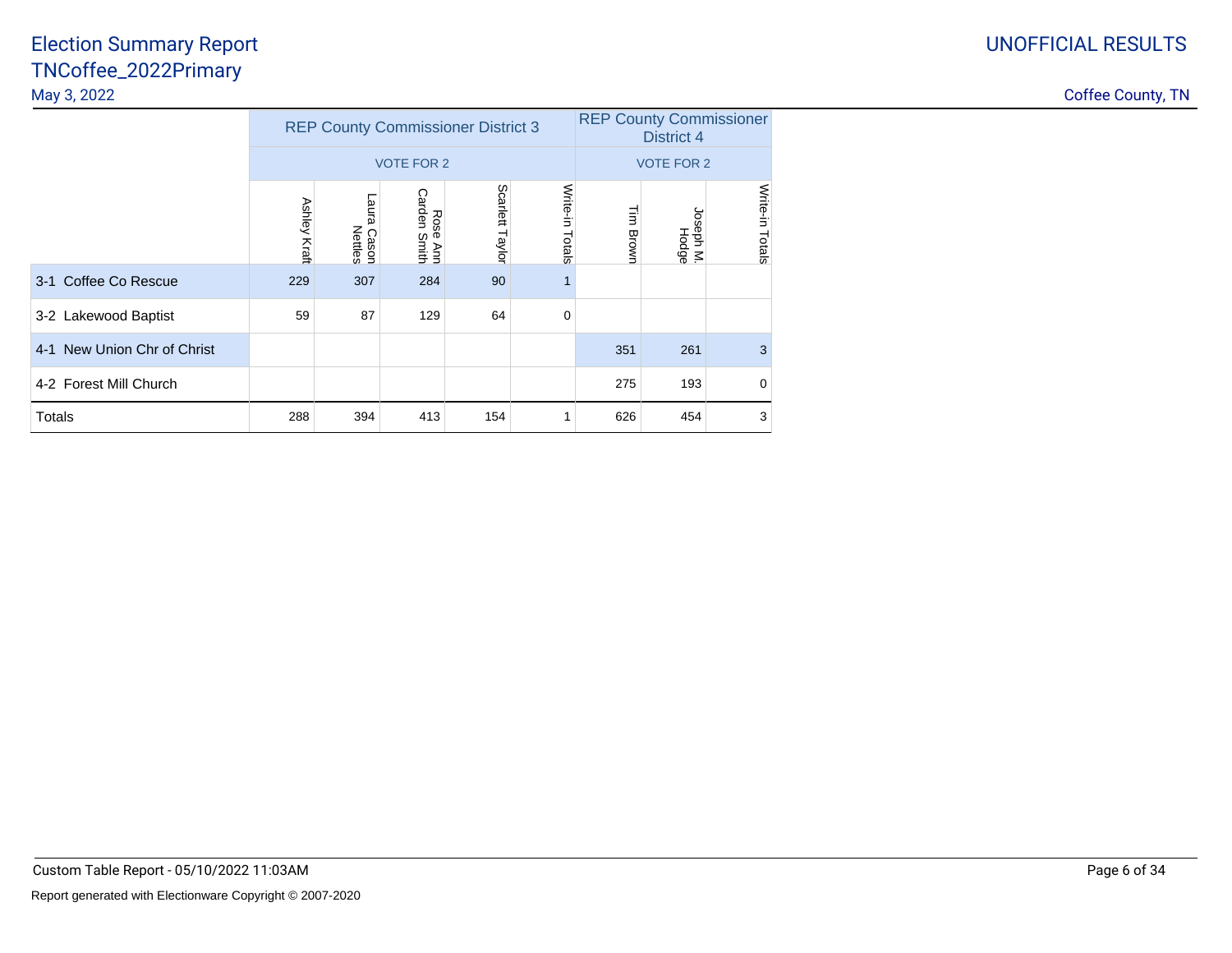|                               |                       |                   |                        | REP County Commissioner District 5 REP County Commissioner District 6 |                   |             |                |                    |
|-------------------------------|-----------------------|-------------------|------------------------|-----------------------------------------------------------------------|-------------------|-------------|----------------|--------------------|
|                               |                       | <b>VOTE FOR 2</b> |                        |                                                                       | <b>VOTE FOR 2</b> |             |                |                    |
|                               | Missy Davis<br>DeFord | <b>Tim Morris</b> | <b>Allen</b><br>Parton | Write-in<br>Totals                                                    | Terry<br>Hershman | Jon Holland | Dennis<br>Hunt | Write-in<br>Totals |
| 5-1 Hickerson Fire Hall       | 324                   | 277               | 174                    | $\Omega$                                                              |                   |             |                |                    |
| 5-2 Blanton's Chapel Comm Ctr | 315                   | 334               | 197                    | 3                                                                     |                   |             |                |                    |
| 6-1 Manchester Conf Ctr       |                       |                   |                        |                                                                       | 256               | 136         | 313            |                    |
| 6-2 Hillsboro Comm Ctr        |                       |                   |                        |                                                                       | 217               | 123         | 221            | 0                  |
| Totals                        | 639                   | 611               | 371                    | 3                                                                     | 473               | 259         | 534            |                    |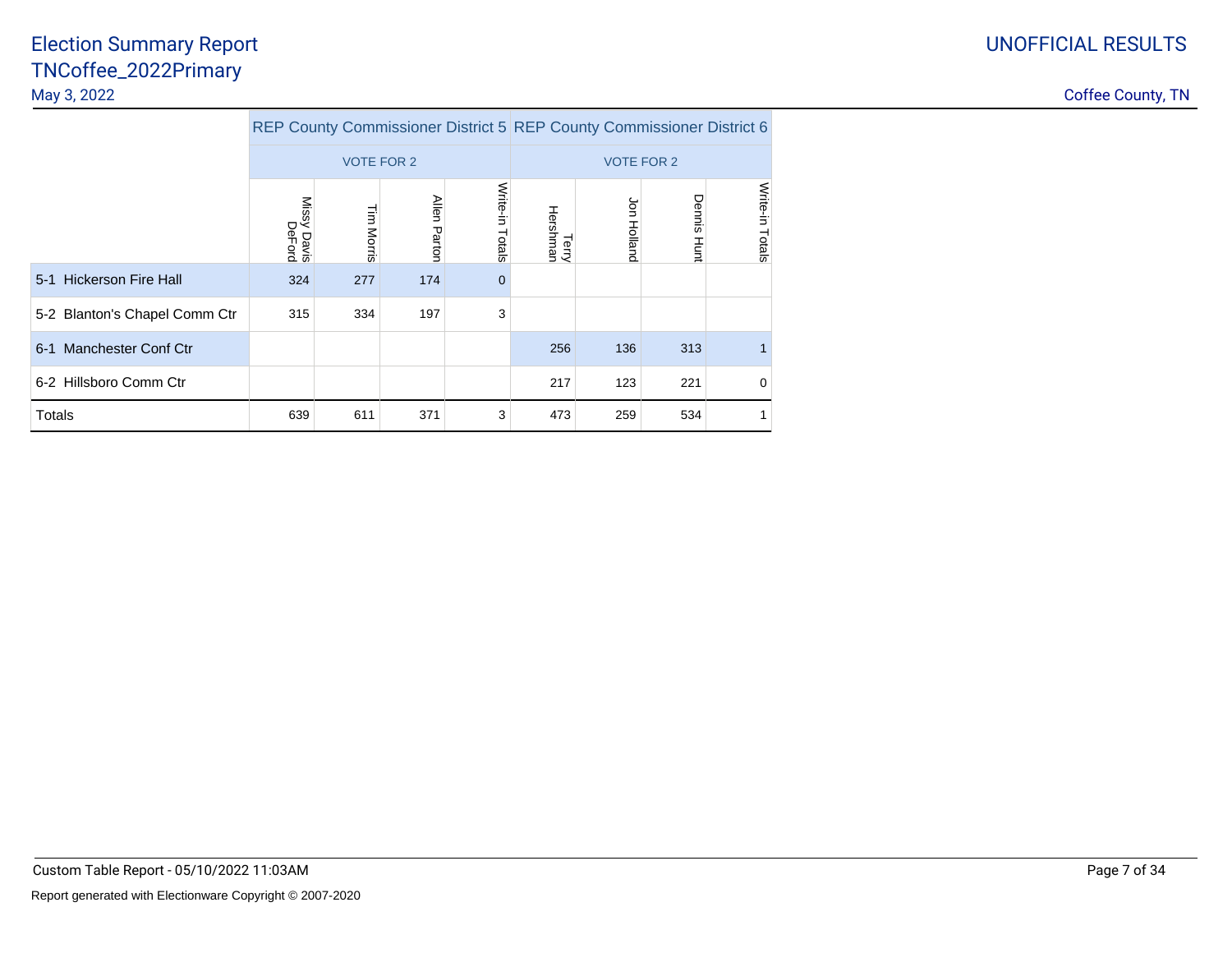# UNOFFICIAL RESULTS

### TNCoffee\_2022PrimaryMay 3, 2022Election Summary Report

| May 3, 2022            |                   |                                   |               |                     |                                |
|------------------------|-------------------|-----------------------------------|---------------|---------------------|--------------------------------|
|                        | <b>District 7</b> | <b>REP County</b><br>Commissioner |               | District 8          | <b>REP County Commissioner</b> |
|                        | VOTE FOR 2        |                                   |               | <b>VOTE FOR 2</b>   |                                |
|                        | Tina Reed         | Write-in<br>Totals                | Dwight Miller | Tim<br>Stubblefield | Write-in<br>Totals             |
| 7-1 CD Stamps Ctr      | 163               | 2 <sup>1</sup>                    |               |                     |                                |
| 7-2 Wesley Heights UMC | 88                | 0                                 |               |                     |                                |
| 8-1 Lion's Club        |                   |                                   | 168           | 249                 |                                |
| 8-2 Grace Baptist      |                   |                                   | 366           | 451                 | 14                             |
| Totals                 | 251               | $\overline{2}$                    | 534           | 700                 | 15                             |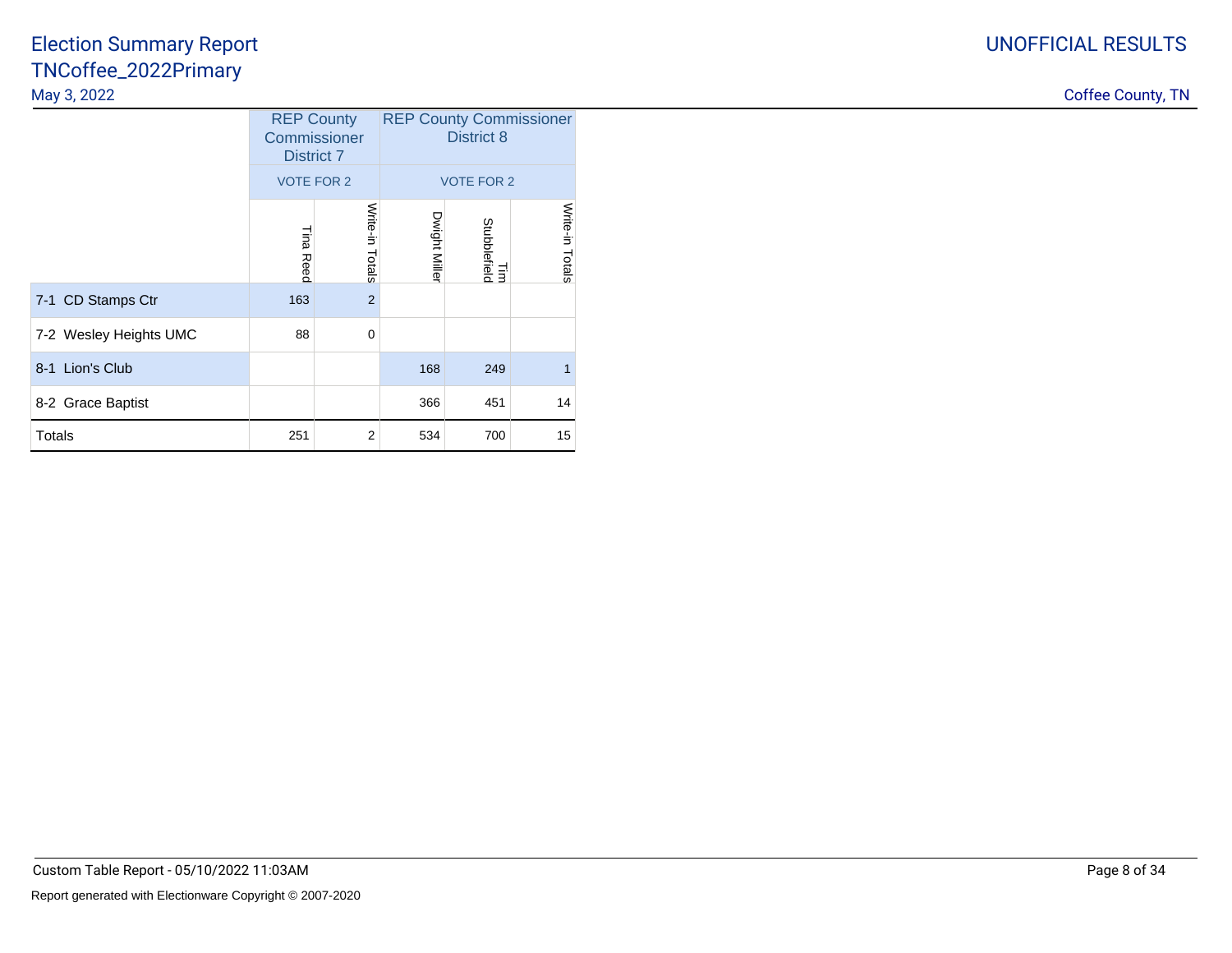|                               |                         | <b>REP County Commissioner District 9</b> |                      |                 | <b>REP Trustee</b>   |                 | <b>REP General</b><br>Sessions Judge,<br>Part I |                  |  |
|-------------------------------|-------------------------|-------------------------------------------|----------------------|-----------------|----------------------|-----------------|-------------------------------------------------|------------------|--|
|                               |                         | <b>VOTE FOR 2</b>                         |                      |                 | <b>VOTE FOR 1</b>    |                 | <b>VOTE FOR 1</b>                               |                  |  |
|                               | <b>Amacher</b><br>Jenna | Charles Lynn<br>Sebourn                   | Frank C B<br>Watkins | Write-in Totals | John H<br>Marchesoni | Write-in Totals | Greg<br>$\overline{\omega}$<br>Perry            | Write-in Totals  |  |
| 1-1 First Baptist             |                         |                                           |                      |                 | 460                  | $\mathbf{1}$    | 438                                             | $\mathbf{1}$     |  |
| 2-1 Trinity Baptist           |                         |                                           |                      |                 | 617                  | 1               | 581                                             | 1                |  |
| 3-1 Coffee Co Rescue          |                         |                                           |                      |                 | 498                  | $\mathbf{1}$    | 464                                             | $\pmb{0}$        |  |
| 3-2 Lakewood Baptist          |                         |                                           |                      |                 | 172                  | 0               | 160                                             | 0                |  |
| 4-1 New Union Chr of Christ   |                         |                                           |                      |                 | 432                  | $\overline{2}$  | 403                                             | $\pmb{0}$        |  |
| 4-2 Forest Mill Church        |                         |                                           |                      |                 | 328                  | 0               | 310                                             | $\pmb{0}$        |  |
| 5-1 Hickerson Fire Hall       |                         |                                           |                      |                 | 456                  | $\mathbf 0$     | 432                                             | $\mathbf 0$      |  |
| 5-2 Blanton's Chapel Comm Ctr |                         |                                           |                      |                 | 495                  | 3               | 451                                             | $\pmb{0}$        |  |
| 6-1 Manchester Conf Ctr       |                         |                                           |                      |                 | 373                  | $\overline{2}$  | 359                                             | $\boldsymbol{0}$ |  |
| 6-2 Hillsboro Comm Ctr        |                         |                                           |                      |                 | 351                  | 0               | 316                                             | $\pmb{0}$        |  |
| 7-1 CD Stamps Ctr             |                         |                                           |                      |                 | 174                  | $\mathbf 0$     | 171                                             | $\mathbf 0$      |  |
| 7-2 Wesley Heights UMC        |                         |                                           |                      |                 | 90                   | 0               | 86                                              | $\mathbf 0$      |  |
| 8-1 Lion's Club               |                         |                                           |                      |                 | 250                  | $\mathbf 0$     | 247                                             | $\mathbf 0$      |  |
| 8-2 Grace Baptist             |                         |                                           |                      |                 | 480                  | $\overline{2}$  | 489                                             | 4                |  |
| 9-1 Willson Ave Church        | 87                      | 164                                       | 146                  | $\mathbf 0$     | 213                  | $\mathbf{1}$    | 207                                             | $\mathbf{1}$     |  |
| 9-2 Cedar Lane Chr of Christ  | 121                     | 209                                       | 177                  | 1               | 268                  | $\mathbf 0$     | 262                                             | $\mathbf{1}$     |  |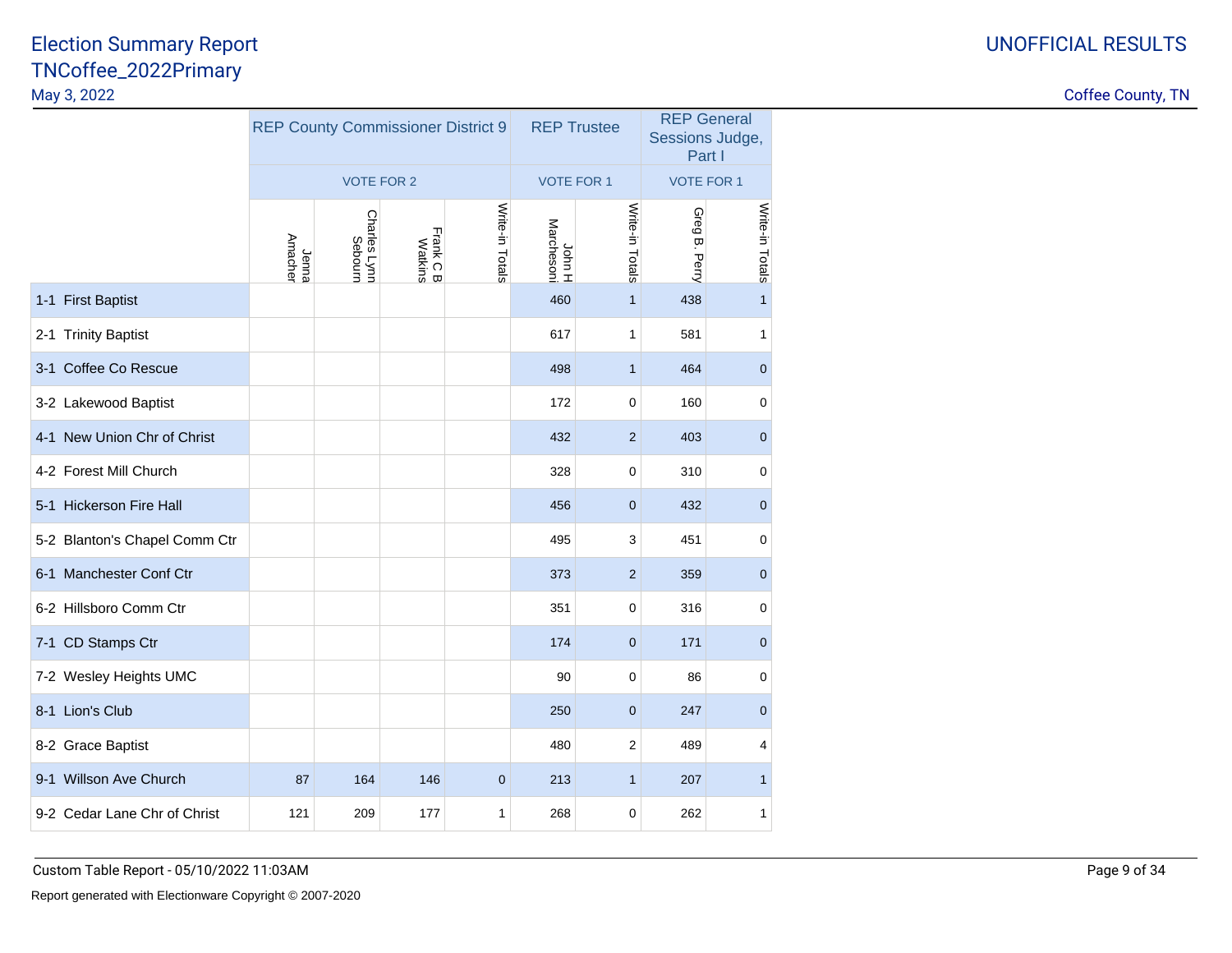# UNOFFICIAL RESULTS

| Coffee County, TN |  |
|-------------------|--|
|                   |  |

|                              |                  |                           | <b>REP County Commissioner District 9</b> |                    | <b>REP Trustee</b>      |                    | <b>REP General</b><br>Sessions Judge,<br>Part I |                    |  |
|------------------------------|------------------|---------------------------|-------------------------------------------|--------------------|-------------------------|--------------------|-------------------------------------------------|--------------------|--|
|                              |                  | <b>VOTE FOR 2</b>         |                                           |                    | <b>VOTE FOR 1</b>       |                    | <b>VOTE FOR 1</b>                               |                    |  |
|                              | Amacher<br>Jenna | Charles<br>Sebourn<br>uu/ | Frank C B<br>Watkins                      | Write-in<br>Totals | Marchesoni<br>John<br>工 | Write-in<br>Totals | Greg<br>ω<br>Perry                              | Write-in<br>Totals |  |
| 9-4 Cedar Lane Chr of Christ | 5                | 10                        | 7                                         | $\Omega$           | 12                      | $\mathbf{0}$       | 13                                              | $\mathbf{0}$       |  |
| Totals                       | 213              | 383                       | 330                                       |                    | 5,669                   | 13                 | 5,389                                           | 8                  |  |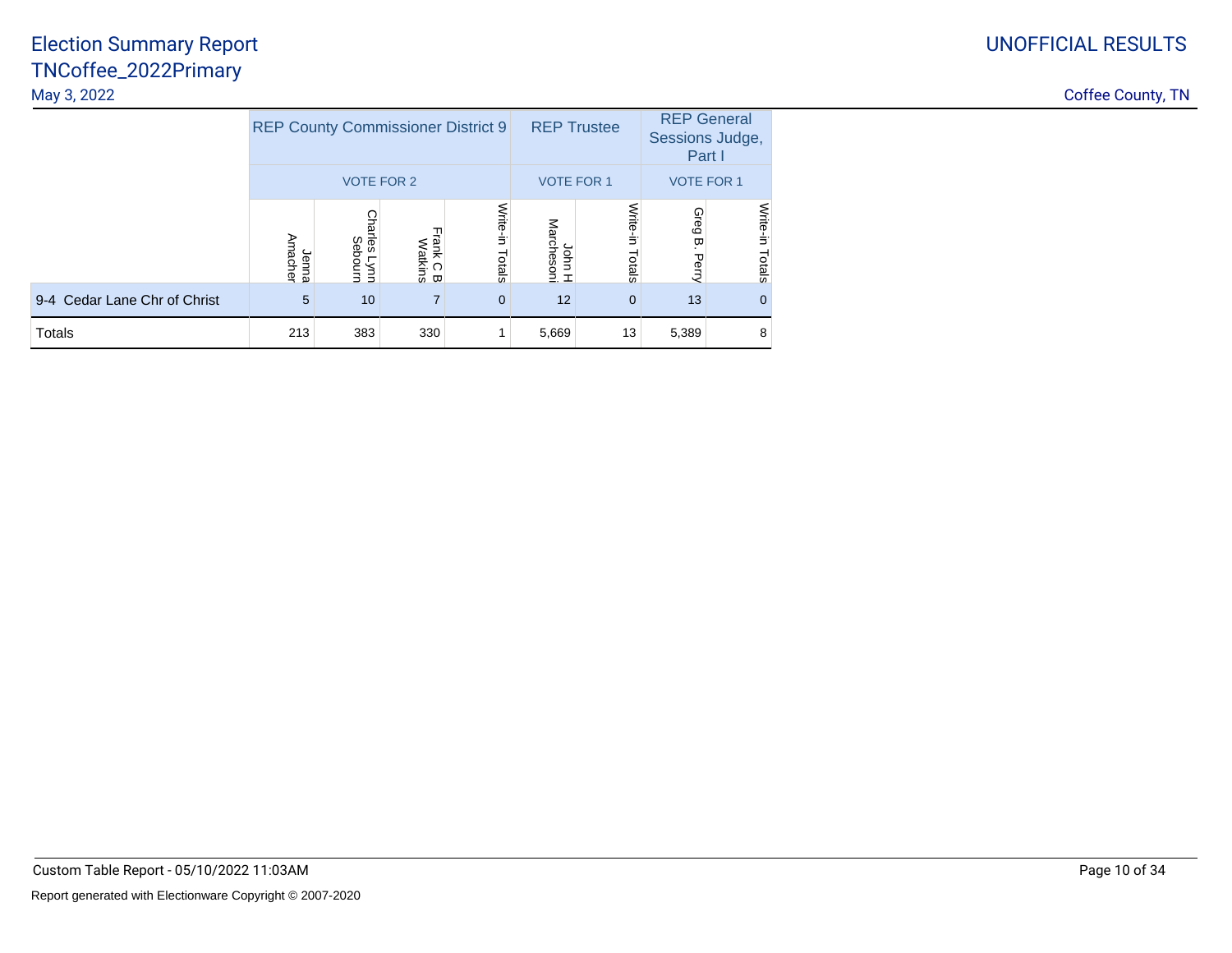Coffee County, TN

|                               | <b>REP General Sessions</b><br>Judge, Part II |                          |                 |                | <b>REP Sheriff</b>      |                 | <b>REP Circuit Court Clerk</b> |                   |                 |  |  |
|-------------------------------|-----------------------------------------------|--------------------------|-----------------|----------------|-------------------------|-----------------|--------------------------------|-------------------|-----------------|--|--|
|                               |                                               | <b>VOTE FOR 1</b>        |                 |                | <b>VOTE FOR 1</b>       |                 |                                | <b>VOTE FOR 1</b> |                 |  |  |
|                               | Gerald L.                                     | Garth Roland<br>Segroves | Write-in Totals | Chad H. Partin | Alethia Smartt-<br>Rawn | Write-in Totals | Jenny Anthony                  | Josh Morris       | Write-in Totals |  |  |
| 1-1 First Baptist             | 284                                           | 231                      | $\mathbf 0$     | 310            | 228                     | 5               | 302                            | 217               | $\overline{0}$  |  |  |
| 2-1 Trinity Baptist           | 406                                           | 261                      | 1               | 420            | 258                     | 5               | 403                            | 274               | $\mathbf 0$     |  |  |
| 3-1 Coffee Co Rescue          | 319                                           | 217                      | $\mathbf 0$     | 324            | 230                     | 3               | 316                            | 234               | $\mathbf 0$     |  |  |
| 3-2 Lakewood Baptist          | 125                                           | 62                       | 1               | 131            | 64                      | 2               | 117                            | 75                | $\mathbf 0$     |  |  |
| 4-1 New Union Chr of Christ   | 307                                           | 158                      | $\mathbf 0$     | 346            | 125                     | 5               | 277                            | 192               | $\mathbf 0$     |  |  |
| 4-2 Forest Mill Church        | 240                                           | 130                      | 1               | 228            | 149                     | 1               | 203                            | 164               | $\mathbf 0$     |  |  |
| 5-1 Hickerson Fire Hall       | 300                                           | 227                      | $\mathbf 0$     | 380            | 158                     | 4               | 378                            | 155               | $\mathbf 0$     |  |  |
| 5-2 Blanton's Chapel Comm Ctr | 323                                           | 225                      | $\mathbf 0$     | 325            | 232                     | 6               | 322                            | 226               | $\mathbf 0$     |  |  |
| 6-1 Manchester Conf Ctr       | 241                                           | 175                      | $\mathbf 0$     | 276            | 167                     | 6               | 235                            | 188               | $\mathbf{1}$    |  |  |
| 6-2 Hillsboro Comm Ctr        | 239                                           | 132                      | 0               | 284            | 104                     | 3               | 216                            | 148               | $\mathbf 0$     |  |  |
| 7-1 CD Stamps Ctr             | 73                                            | 141                      | $\mathbf 0$     | 168            | 39                      | $\mathbf 0$     | 94                             | 114               | $\mathbf{0}$    |  |  |
| 7-2 Wesley Heights UMC        | 43                                            | 54                       | $\pmb{0}$       | 81             | 19                      | $\mathbf 0$     | 64                             | 39                | $\mathbf 0$     |  |  |
| 8-1 Lion's Club               | 116                                           | 189                      | $\mathbf 0$     | 257            | 49                      | $\mathbf 0$     | 158                            | 146               | $\mathbf 0$     |  |  |
| 8-2 Grace Baptist             | 240                                           | 362                      | 2               | 490            | 106                     | 4               | 314                            | 286               | 1               |  |  |
| 9-1 Willson Ave Church        | 101                                           | 164                      | $\mathbf 0$     | 219            | 42                      | $\mathbf{1}$    | 137                            | 126               | $\mathbf 0$     |  |  |
| 9-2 Cedar Lane Chr of Christ  | 121                                           | 194                      | 0               | 232            | 88                      | 0               | 181                            | 138               | $\mathbf 0$     |  |  |
| 9-4 Cedar Lane Chr of Christ  | $\sqrt{5}$                                    | 8                        | $\mathbf 0$     | 11             | $\overline{2}$          | $\mathbf 0$     | 8                              | $\sqrt{5}$        | $\mathbf 0$     |  |  |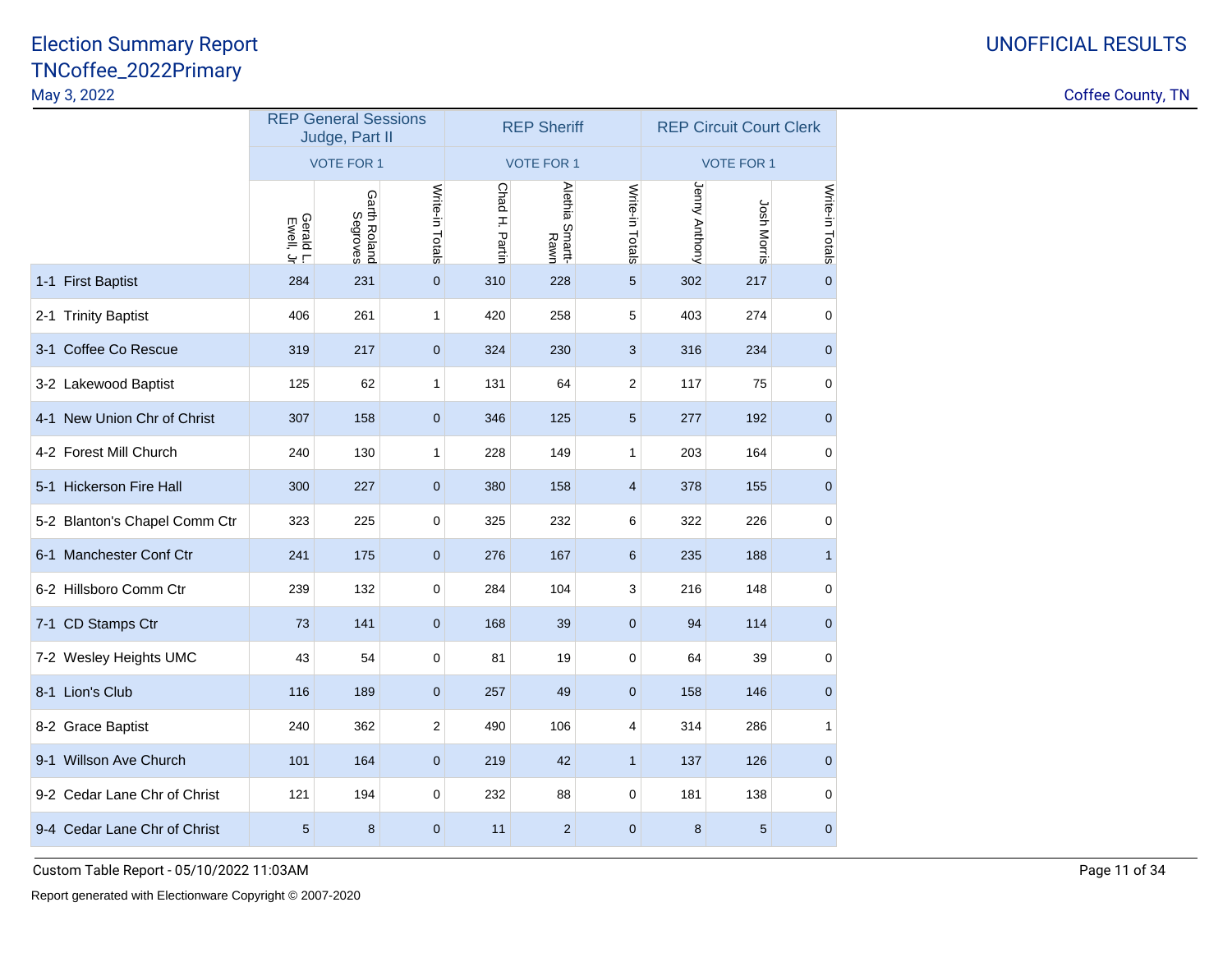# UNOFFICIAL RESULTS

|               |                           | <b>REP General Sessions</b><br>Judge, Part II |                 |                | <b>REP Sheriff</b>    |        | <b>REP Circuit Court Clerk</b> |                   |                               |  |  |
|---------------|---------------------------|-----------------------------------------------|-----------------|----------------|-----------------------|--------|--------------------------------|-------------------|-------------------------------|--|--|
|               |                           | <b>VOTE FOR 1</b>                             |                 |                | <b>VOTE FOR 1</b>     |        |                                | <b>VOTE FOR 1</b> |                               |  |  |
|               | Geral<br>m<br>Mell<br>ر ج | ⋒<br>ω÷<br>Φ<br>절<br>GI6<br>ஜ<br><u>ვ პ</u>   | 큶<br><b>Gig</b> | റ<br>nad<br>59 | <b>Alethia</b><br>로 준 | ಕ<br>ă | gr                             | n<br>Sh           | <b>Write-</b><br>₹.<br>Totals |  |  |
| <b>Totals</b> | 3,483                     | 2,930                                         | 5               | 4,482          | 2,060                 | 45     | 3,725                          | 2,727             | 2                             |  |  |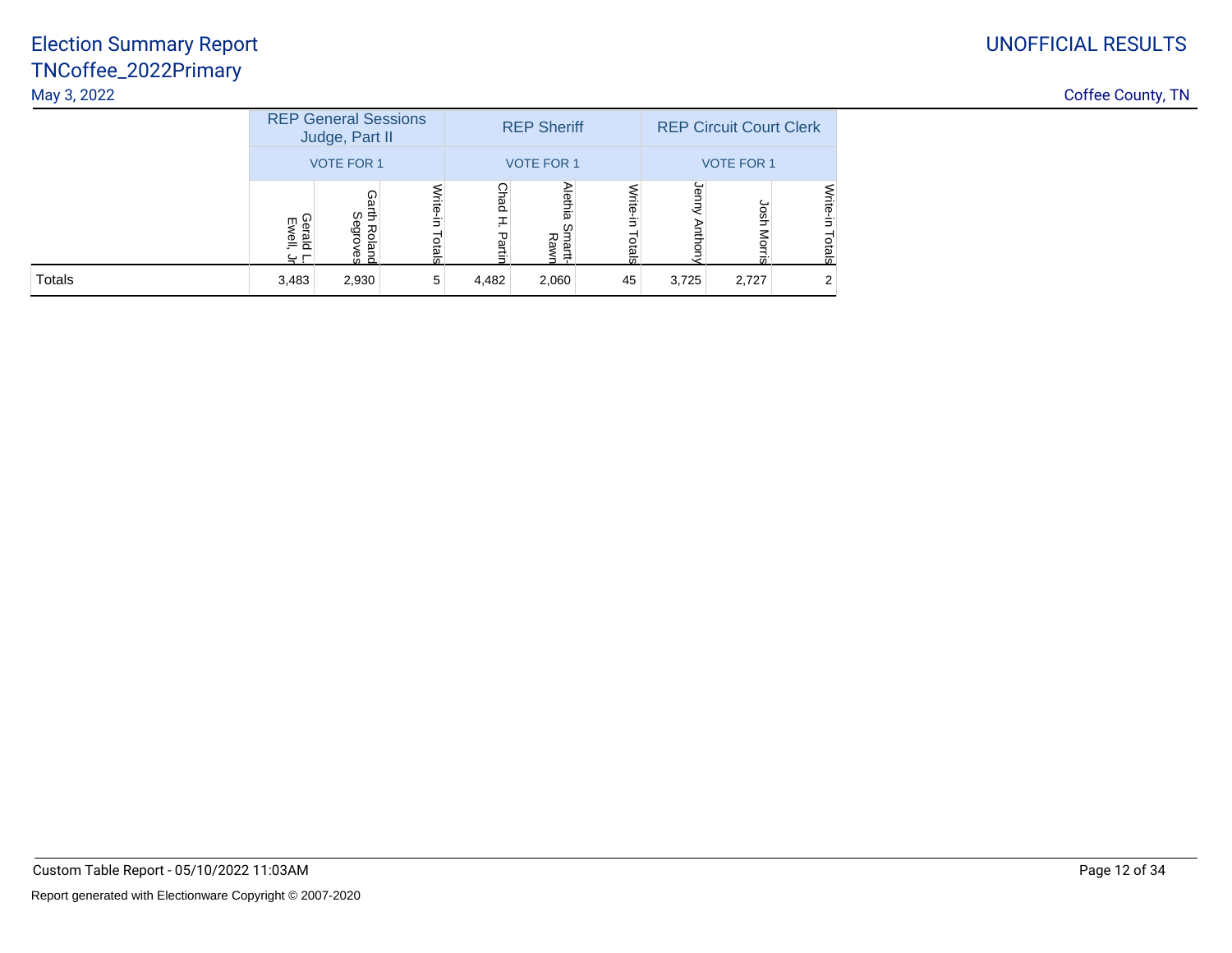|                               | <b>REP County Clerk</b>                 |                 | <b>REP Register of</b><br><b>Deeds</b> |                 |                        | <b>REP Road Superintendent</b> | <b>REP Road</b><br>Commissioner<br>Seat 1 |                                            |                 |
|-------------------------------|-----------------------------------------|-----------------|----------------------------------------|-----------------|------------------------|--------------------------------|-------------------------------------------|--------------------------------------------|-----------------|
|                               | <b>VOTE FOR 1</b>                       |                 | <b>VOTE FOR 1</b>                      |                 |                        | <b>VOTE FOR 1</b>              |                                           | <b>VOTE FOR 1</b>                          |                 |
|                               | Anderson<br><b>Melissa</b><br>Northcott | Write-in Totals | Donna<br>Robison Toney                 | Write-in Totals | <b>Benton Bartlett</b> | Scott Hansert                  | Write-in Totals                           | $\overline{5}$<br>o Candidate<br>Qualified | Write-in Totals |
| 1-1 First Baptist             | 419                                     | $\mathbf{1}$    | 445                                    | $\overline{1}$  | 280                    | 233                            | $\mathbf 2$                               |                                            |                 |
| 2-1 Trinity Baptist           | 510                                     | $\overline{7}$  | 584                                    | 3               | 352                    | 292                            | 3                                         |                                            |                 |
| 3-1 Coffee Co Rescue          | 437                                     | 3               | 467                                    | $\overline{2}$  | 312                    | 235                            | 3                                         | $\mathbf{0}$                               | $\overline{4}$  |
| 3-2 Lakewood Baptist          | 153                                     | 2               | 155                                    | 3               | 107                    | 80                             | 5                                         | $\mathbf 0$                                | $\overline{7}$  |
| 4-1 New Union Chr of Christ   | 382                                     | $\overline{2}$  | 408                                    | $\overline{2}$  | 292                    | 190                            | $\mathbf{0}$                              |                                            |                 |
| 4-2 Forest Mill Church        | 283                                     | 5               | 309                                    | $\mathbf 0$     | 232                    | 146                            | 0                                         |                                            |                 |
| 5-1 Hickerson Fire Hall       | 396                                     | 6               | 434                                    | $\mathbf{1}$    | 334                    | 180                            | $\mathbf 0$                               |                                            |                 |
| 5-2 Blanton's Chapel Comm Ctr | 438                                     | 4               | 487                                    | $\mathbf 0$     | 316                    | 236                            | $\boldsymbol{2}$                          |                                            |                 |
| 6-1 Manchester Conf Ctr       | 340                                     | $\mathbf{0}$    | 358                                    | $\mathbf 0$     | 237                    | 195                            | $\mathbf{1}$                              |                                            |                 |
| 6-2 Hillsboro Comm Ctr        | 287                                     | 0               | 334                                    | 1               | 246                    | 134                            | 1                                         |                                            |                 |
| 7-1 CD Stamps Ctr             | 176                                     | $\overline{2}$  | 170                                    | $\mathbf 0$     | 87                     | 89                             | $\mathbf{1}$                              |                                            |                 |
| 7-2 Wesley Heights UMC        | 85                                      | 1               | 87                                     | $\mathbf 0$     | 52                     | 41                             | $\mathbf 0$                               |                                            |                 |
| 8-1 Lion's Club               | 243                                     | $\overline{2}$  | 236                                    | $\mathbf{0}$    | 130                    | 122                            | $\mathbf{0}$                              |                                            |                 |
| 8-2 Grace Baptist             | 477                                     | 9               | 468                                    | 4               | 269                    | 237                            | 4                                         |                                            |                 |
| 9-1 Willson Ave Church        | 201                                     | 4               | 198                                    | $\mathbf{1}$    | 112                    | 114                            | $\mathbf{1}$                              |                                            |                 |
| 9-2 Cedar Lane Chr of Christ  | 267                                     | 1               | 268                                    | $\mathbf 0$     | 155                    | 134                            | 1                                         |                                            |                 |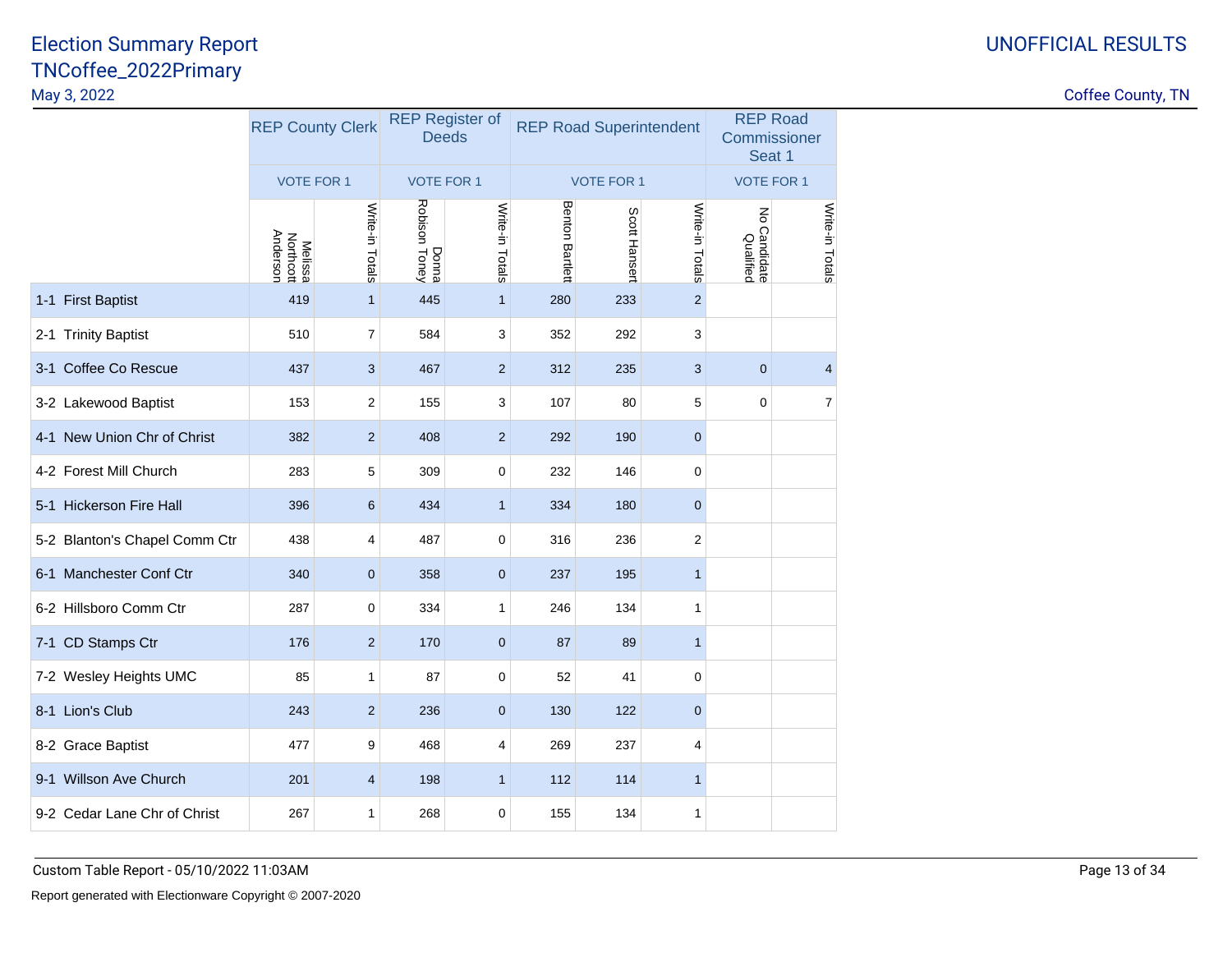|                              | <b>REP County Clerk</b>          |                    | <b>REP Register of</b><br><b>Deeds</b> |                    | <b>REP Road Superintendent</b> |                   |                    |                                          | <b>REP Road</b><br>Commissioner<br>Seat 1 |
|------------------------------|----------------------------------|--------------------|----------------------------------------|--------------------|--------------------------------|-------------------|--------------------|------------------------------------------|-------------------------------------------|
|                              | <b>VOTE FOR 1</b>                |                    | <b>VOTE FOR 1</b>                      |                    |                                | <b>VOTE FOR 1</b> |                    | <b>VOTE FOR 1</b>                        |                                           |
|                              | Anderson<br>Northcott<br>Melissa | Write-in<br>Totals | Robison<br><b>Donna</b><br>Toney       | Write-in<br>Totals | Benton<br>Bartlett             | Scott Hansert     | Write-in<br>Totals | $\overline{5}$<br>Candidate<br>Qualified | Write-in<br>Totals                        |
| 9-4 Cedar Lane Chr of Christ | 12                               | $\mathbf{0}$       | 12                                     | $\mathbf{0}$       | 10                             | 3                 | $\mathbf 0$        |                                          |                                           |
| Totals                       | 5,106                            | 49                 | 5,420                                  | 18                 | 3,523                          | 2,661             | 24                 | $\Omega$                                 | 11                                        |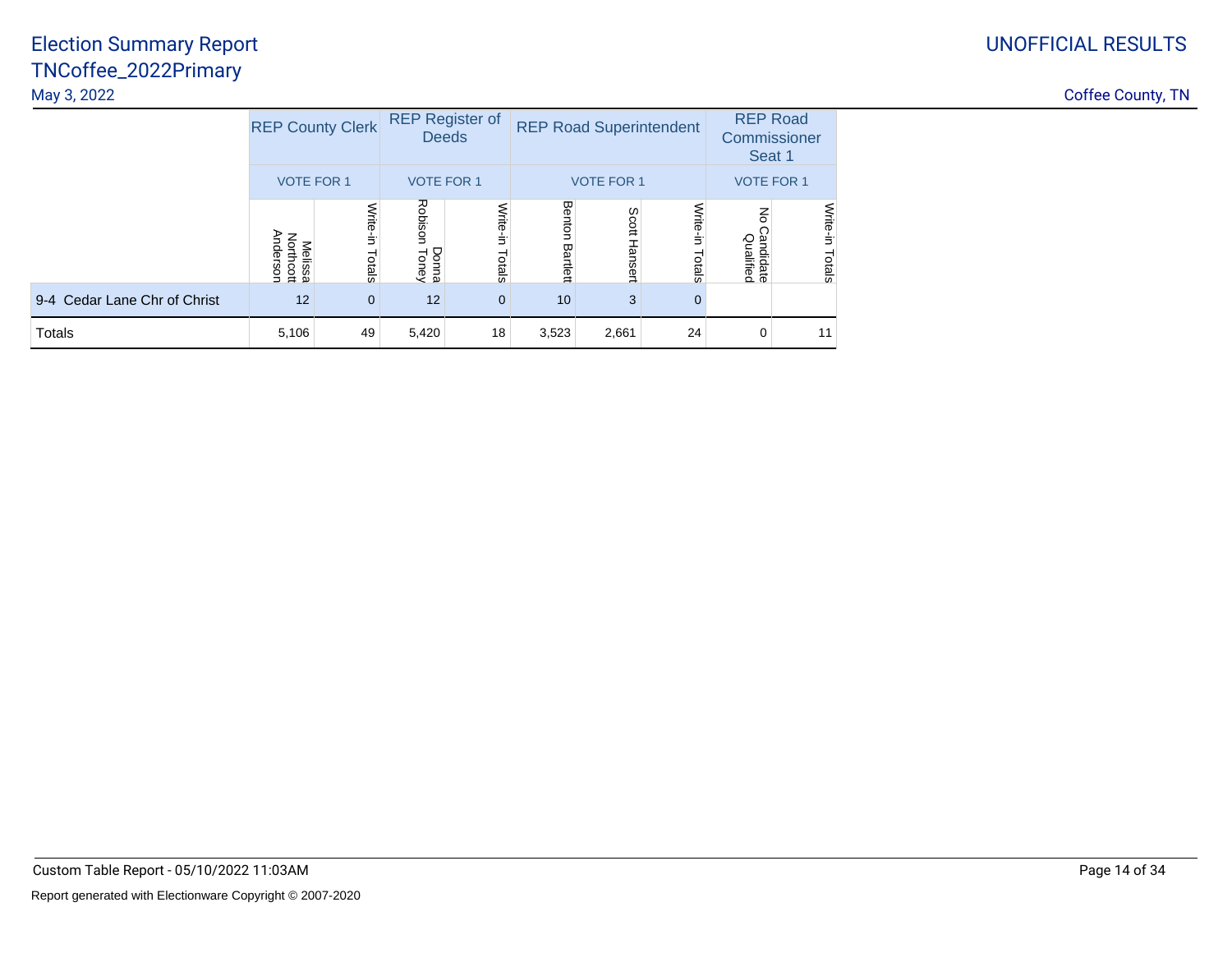#### UNOFFICIAL RESULTS

|                                       | <b>REP Road</b><br>Commissioner<br>Seat 2 |                 | <b>REP Road</b><br>Commissioner<br>Seat 3 |                   | <b>REP Road</b><br>Commissioner<br>Seat 4 |                   | <b>REP Coffee</b><br><b>County School</b> |                   |
|---------------------------------------|-------------------------------------------|-----------------|-------------------------------------------|-------------------|-------------------------------------------|-------------------|-------------------------------------------|-------------------|
|                                       | <b>VOTE FOR 1</b>                         |                 |                                           | <b>VOTE FOR 1</b> |                                           | <b>VOTE FOR 1</b> |                                           | <b>VOTE FOR 2</b> |
|                                       | $\lessapprox$<br>Candidate<br>Qualified   | Write-in Totals | Carolyn Beaty<br>Duke                     | Write-in Totals   | No Candidate<br>Qualified                 | Write-in Totals   | Thomas E.<br>Ballard                      | Write-in Totals   |
| 1-1 First Baptist                     |                                           |                 |                                           |                   |                                           |                   | 393                                       | $\overline{4}$    |
| 3-1 Coffee Co Rescue                  |                                           |                 |                                           |                   |                                           |                   | 425                                       | $\overline{7}$    |
| 3-2 Lakewood Baptist                  |                                           |                 |                                           |                   |                                           |                   | 158                                       | 5                 |
| 4-1 New Union Chr of Christ           | 0                                         | 6               |                                           |                   |                                           |                   | 367                                       | 5                 |
| 4-2 Forest Mill Church                | $\mathbf{0}$                              | $\overline{2}$  |                                           |                   |                                           |                   | 274                                       | 2                 |
| 5-1 Hickerson Fire Hall               |                                           |                 | 396                                       | 6                 |                                           |                   |                                           |                   |
| 5-2 Blanton's Chapel Comm Ctr         |                                           |                 | 446                                       | $\mathbf{1}$      |                                           |                   |                                           |                   |
| <b>Manchester Conf Ctr</b><br>$6 - 1$ |                                           |                 |                                           |                   | 0                                         | 5                 |                                           |                   |
| 6-2 Hillsboro Comm Ctr                |                                           |                 |                                           |                   | $\mathbf{0}$                              | $\overline{2}$    |                                           |                   |
| Totals                                | 0                                         | 8               | 842                                       | 7                 | 0                                         | 7                 | 1,617                                     | 23                |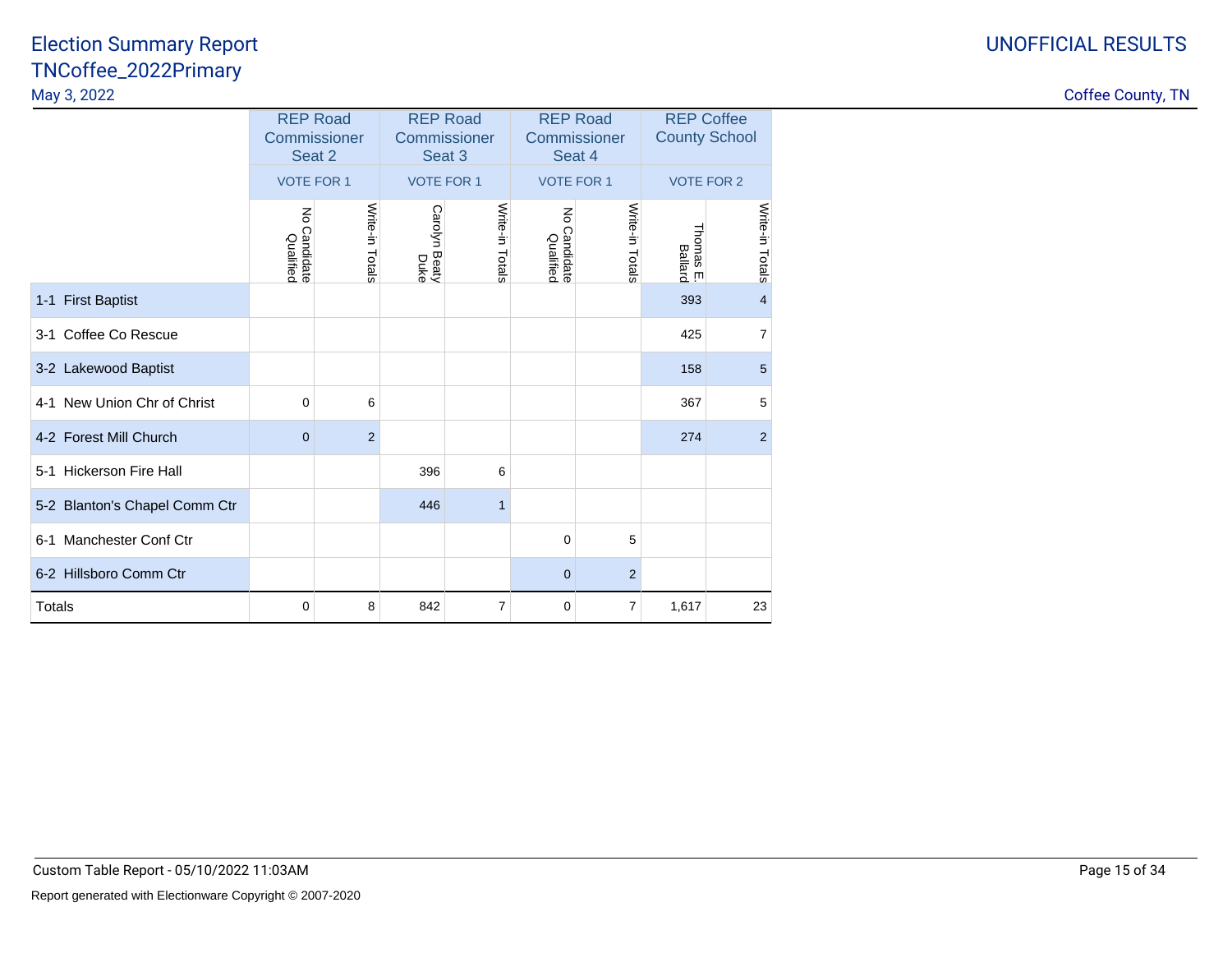Coffee County, TN

|                               | <b>REP Constable</b><br>Seat 1         |                 |                | <b>REP Coffee County School</b><br><b>Board Seat 2</b> | <b>REP Coffee</b><br><b>County School</b> |                              |                 |  |
|-------------------------------|----------------------------------------|-----------------|----------------|--------------------------------------------------------|-------------------------------------------|------------------------------|-----------------|--|
|                               | <b>VOTE FOR 2</b>                      |                 |                | <b>VOTE FOR 2</b>                                      |                                           | <b>VOTE FOR 2</b>            |                 |  |
|                               | $\lesssim$<br>o Candidate<br>Qualified | Write-in Totals | Gary L. Cordel | Brent Parsley                                          | Write-in Totals                           | Jennifer<br>Peacock<br>Hodge | Write-in Totals |  |
| 1-1 First Baptist             | $\mathbf{0}$                           | 16              |                |                                                        |                                           |                              |                 |  |
| 2-1 Trinity Baptist           |                                        |                 | 384            | 524                                                    | 10                                        |                              |                 |  |
| 3-1 Coffee Co Rescue          | $\mathbf 0$                            | 5               |                |                                                        |                                           |                              |                 |  |
| 3-2 Lakewood Baptist          | $\mathbf 0$                            | 9               |                |                                                        |                                           |                              |                 |  |
| 4-1 New Union Chr of Christ   | $\mathbf{0}$                           | 10              |                |                                                        |                                           |                              |                 |  |
| 4-2 Forest Mill Church        | $\mathbf 0$                            | 6               |                |                                                        |                                           |                              |                 |  |
| 5-1 Hickerson Fire Hall       |                                        |                 |                |                                                        |                                           | 390                          | 9               |  |
| 5-2 Blanton's Chapel Comm Ctr |                                        |                 |                |                                                        |                                           | 427                          | 8               |  |
| 6-1 Manchester Conf Ctr       |                                        |                 | 243            | 308                                                    | $\overline{0}$                            |                              |                 |  |
| 6-2 Hillsboro Comm Ctr        |                                        |                 | 240            | 243                                                    | $\mathbf 0$                               |                              |                 |  |
| 7-1 CD Stamps Ctr             |                                        |                 | 142            | 102                                                    | $\overline{0}$                            |                              |                 |  |
| 7-2 Wesley Heights UMC        |                                        |                 | 63             | 58                                                     | 0                                         |                              |                 |  |
| 8-1 Lion's Club               |                                        |                 |                |                                                        |                                           | 222                          | $\overline{c}$  |  |
| 8-2 Grace Baptist             |                                        |                 |                |                                                        |                                           | 440                          | 16              |  |
| 9-1 Willson Ave Church        |                                        |                 |                |                                                        |                                           | 196                          | 4               |  |
| 9-2 Cedar Lane Chr of Christ  |                                        |                 |                |                                                        |                                           | 252                          | 3               |  |
| 9-4 Cedar Lane Chr of Christ  |                                        |                 |                |                                                        |                                           | 12                           | $\mathbf 0$     |  |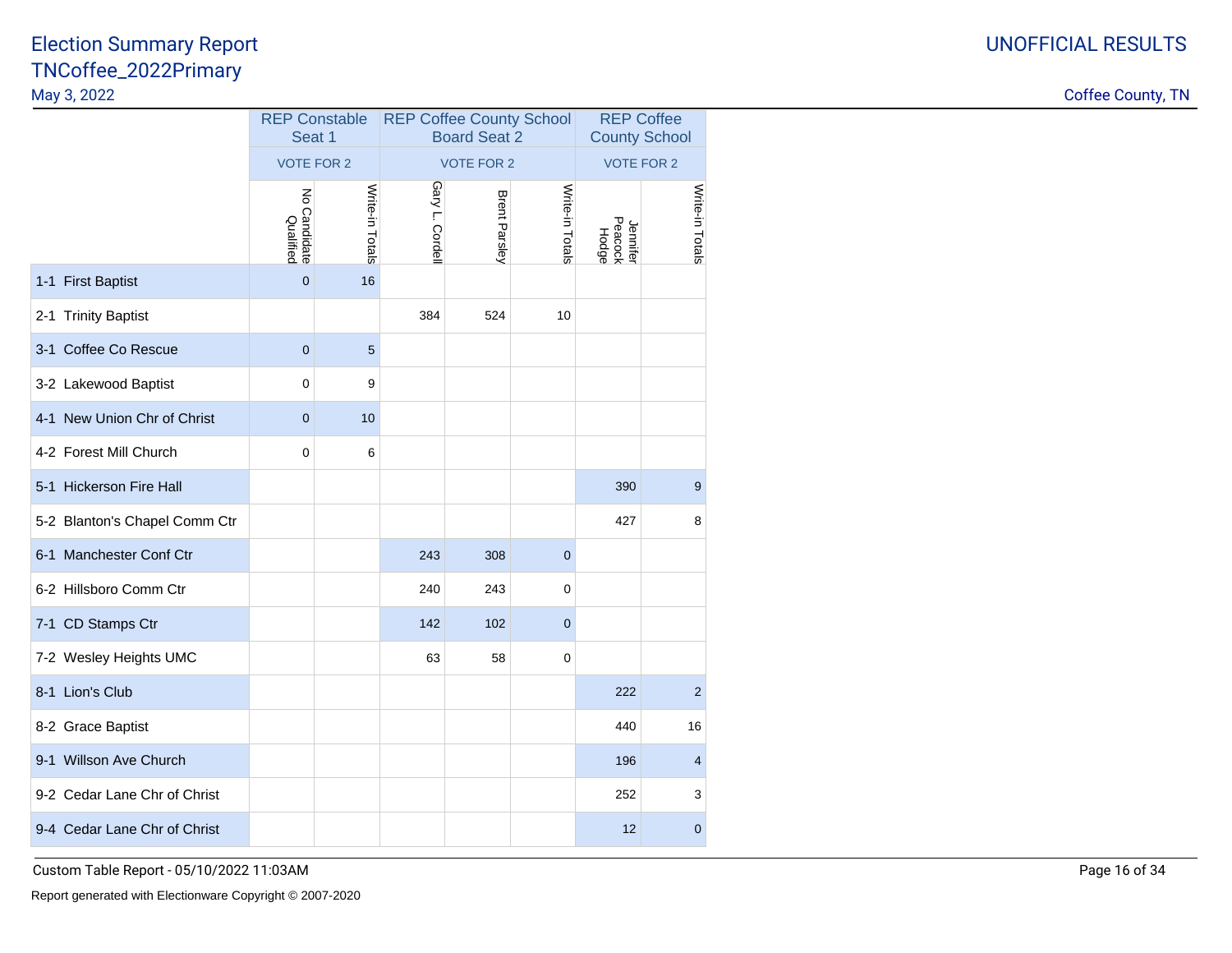|        | <b>REP Constable</b><br>Seat 1 |                          |                   | <b>REP Coffee County School</b><br><b>Board Seat 2</b> |                 | <b>REP Coffee</b><br><b>County School</b> |                    |  |
|--------|--------------------------------|--------------------------|-------------------|--------------------------------------------------------|-----------------|-------------------------------------------|--------------------|--|
|        | <b>VOTE FOR 2</b>              |                          | <b>VOTE FOR 2</b> |                                                        |                 | <b>VOTE FOR 2</b>                         |                    |  |
|        | PS<br>Qualifiec<br>andidate    | Vrite-in<br><b>Otals</b> | Gary<br>ā         | <b>Brent</b><br>Parsley                                | Vrite<br>Totals | Φ<br>ഴ്ല                                  | Write-in<br>Totals |  |
| Totals | 0                              | 46                       | 1,072             | 1,235                                                  | 10              | 1,939                                     | 42                 |  |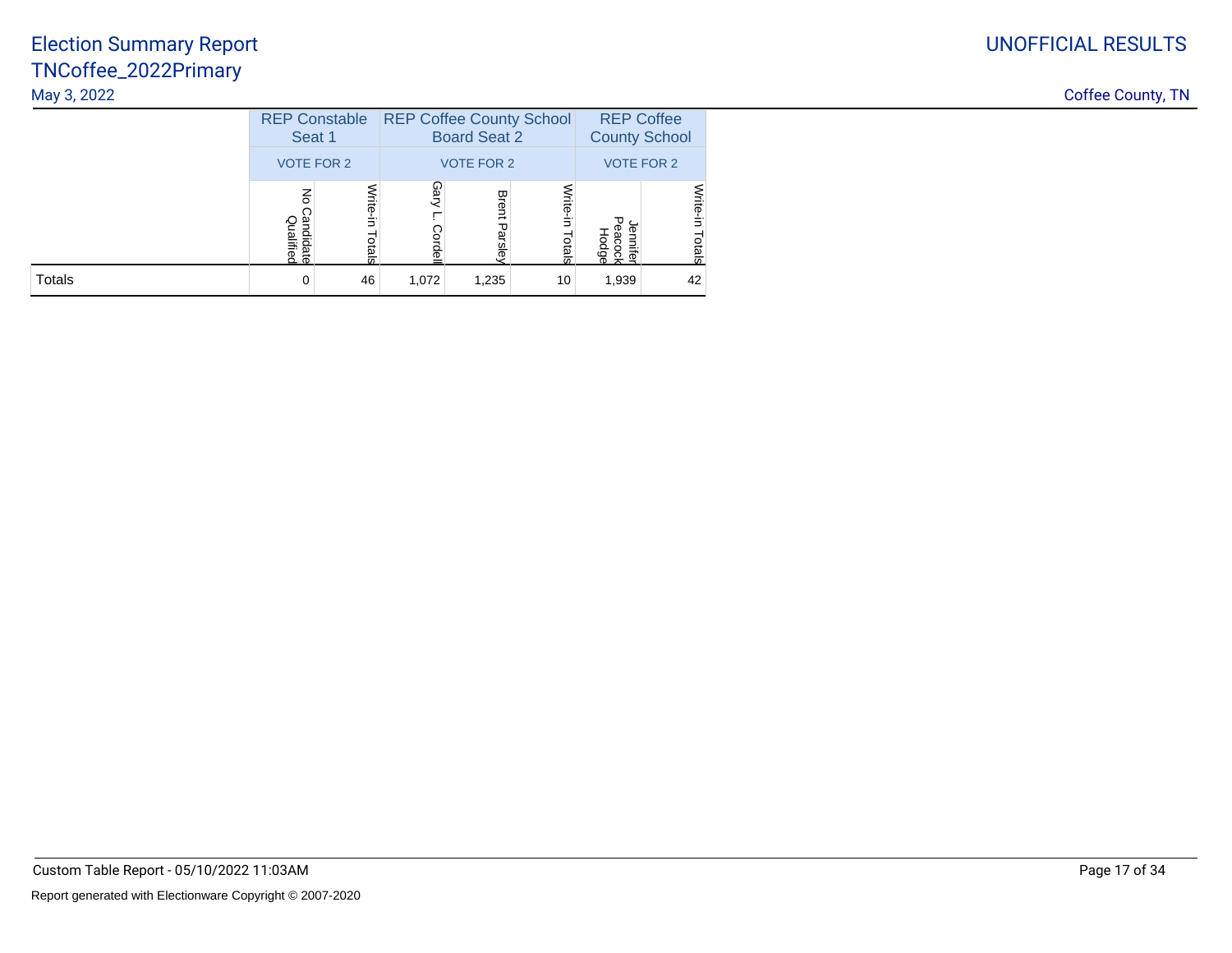| <b>UNOFFICIAL RESULTS</b> |
|---------------------------|
|                           |

|                               | <b>REP Constable</b><br>Seat 2 |                 |                        | <b>REP Constable</b><br>Seat <sub>3</sub> | <b>School Board</b> | <b>REP City of</b><br>Manchester |
|-------------------------------|--------------------------------|-----------------|------------------------|-------------------------------------------|---------------------|----------------------------------|
|                               | <b>VOTE FOR 2</b>              |                 |                        | <b>VOTE FOR 2</b>                         | <b>VOTE FOR 3</b>   |                                  |
|                               | ξ<br>o Candidate<br>Qualified  | Write-in Totals | James V.<br>Sanders Jr | Write-in Totals                           | Travis Hillis       | Write-in Totals                  |
| 1-1 First Baptist             |                                |                 |                        |                                           | 432                 | 13                               |
| 1-3 First Baptist             |                                |                 |                        |                                           | 33                  | $\mathbf 0$                      |
| 2-1 Trinity Baptist           | $\mathbf 0$                    | 16              |                        |                                           | 554                 | 22                               |
| 5-1 Hickerson Fire Hall       |                                |                 | 390                    | $\overline{7}$                            |                     |                                  |
| 5-2 Blanton's Chapel Comm Ctr |                                |                 | 425                    | 3                                         |                     |                                  |
| 6-1 Manchester Conf Ctr       | $\mathbf 0$                    | 6               |                        |                                           |                     |                                  |
| 6-2 Hillsboro Comm Ctr        | $\mathbf 0$                    | $\overline{2}$  |                        |                                           |                     |                                  |
| 7-1 CD Stamps Ctr             | 0                              | $\overline{c}$  |                        |                                           |                     |                                  |
| 7-2 Wesley Heights UMC        | $\mathbf{0}$                   | $\overline{0}$  |                        |                                           |                     |                                  |
| 8-1 Lion's Club               |                                |                 | 216                    | 1                                         |                     |                                  |
| 8-2 Grace Baptist             |                                |                 | 436                    | 13                                        |                     |                                  |
| 9-1 Willson Ave Church        |                                |                 | 189                    | 4                                         |                     |                                  |
| 9-2 Cedar Lane Chr of Christ  |                                |                 | 243                    | $\overline{0}$                            |                     |                                  |
| 9-4 Cedar Lane Chr of Christ  |                                |                 | 13                     | 0                                         |                     |                                  |
| <b>Totals</b>                 | $\pmb{0}$                      | 26              | 1,912                  | 28                                        | 1,019               | 35                               |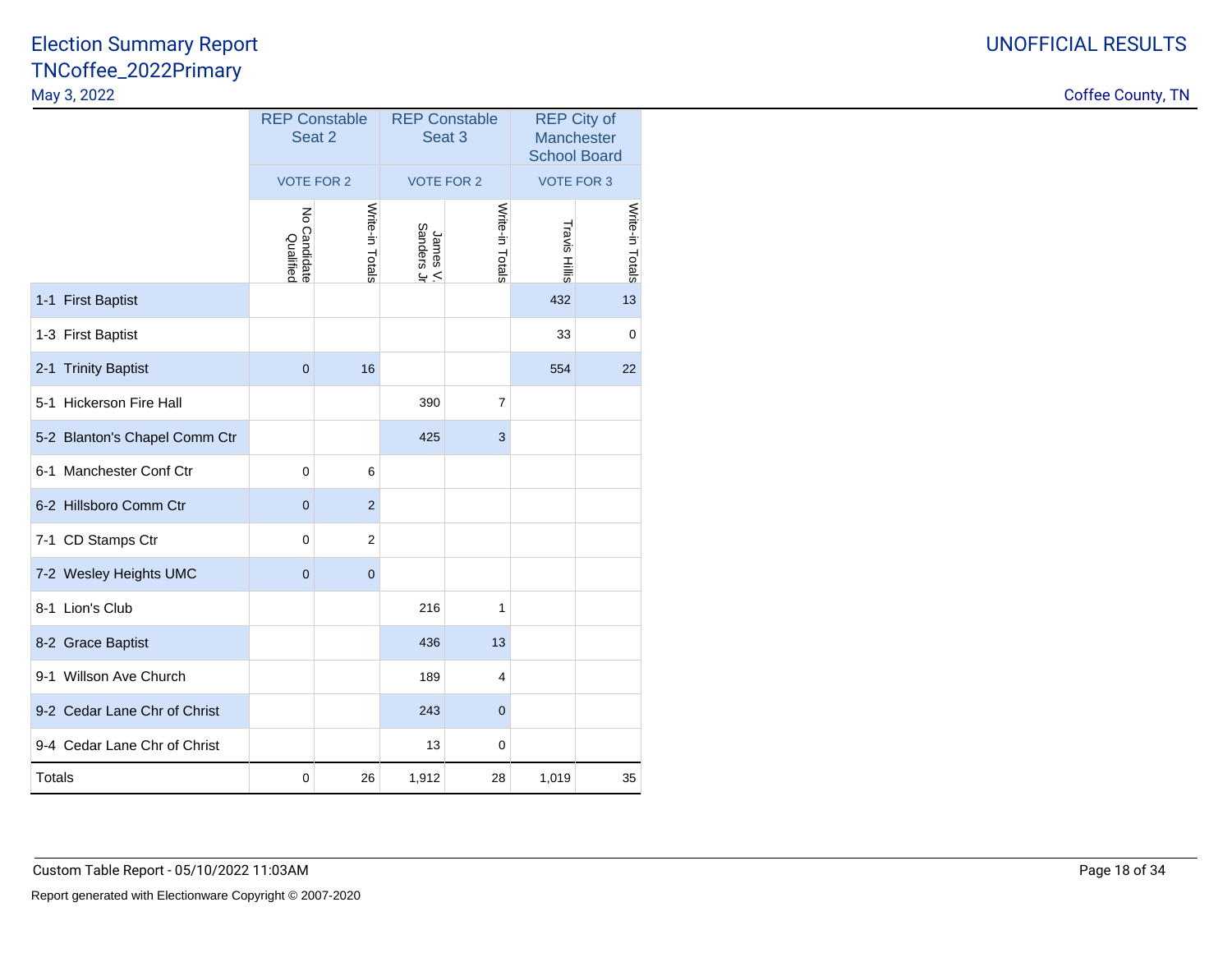|                               | <b>Board</b>      | <b>REP City of</b><br><b>Tullahoma School</b> | Judge, Part I                     |                 | <b>DEM Circuit Court DEM Circuit Court</b><br>Judge, Part II |                  | <b>DEM District</b><br><b>Attorney General</b> |                 |
|-------------------------------|-------------------|-----------------------------------------------|-----------------------------------|-----------------|--------------------------------------------------------------|------------------|------------------------------------------------|-----------------|
|                               | <b>VOTE FOR 2</b> |                                               | <b>VOTE FOR 1</b>                 |                 | <b>VOTE FOR 1</b>                                            |                  | <b>VOTE FOR 1</b>                              |                 |
|                               | Gigi Robison      | Write-in Totals                               | $\xi$<br>o Candidate<br>Qualified | Write-in Totals | $\xi$<br>o Candidate<br>Qualified                            | Write-in Totals  | $\epsilon$<br><b>Candidate</b><br>Qualified    | Write-in Totals |
| 1-1 First Baptist             |                   |                                               | $\mathbf{0}$                      | $\mathbf{1}$    | $\mathbf{0}$                                                 | $\mathbf{1}$     | $\mathbf 0$                                    | $\mathbf{1}$    |
| 2-1 Trinity Baptist           |                   |                                               | $\mathbf 0$                       | $\overline{2}$  | $\Omega$                                                     | $\overline{2}$   | $\mathbf 0$                                    | 3               |
| 3-1 Coffee Co Rescue          |                   |                                               | $\mathbf 0$                       | $\overline{2}$  | $\mathbf{0}$                                                 | $\overline{2}$   | $\mathbf 0$                                    | $\mathbf 0$     |
| 3-2 Lakewood Baptist          |                   |                                               | $\mathbf 0$                       | $\pmb{0}$       | $\mathbf 0$                                                  | $\pmb{0}$        | $\mathbf 0$                                    | $\mathbf 0$     |
| 4-1 New Union Chr of Christ   |                   |                                               | $\mathbf 0$                       | $\mathbf{0}$    | $\mathbf{0}$                                                 | $\mathbf{0}$     | $\mathbf 0$                                    | $\mathbf{1}$    |
| 4-2 Forest Mill Church        |                   |                                               | $\mathbf 0$                       | $\mathbf{1}$    | $\mathbf 0$                                                  | $\mathbf 0$      | $\mathbf 0$                                    | $\mathbf 0$     |
| 5-1 Hickerson Fire Hall       |                   |                                               | $\overline{0}$                    | $\mathbf 0$     | $\mathbf{0}$                                                 | $\mathbf 0$      | $\overline{0}$                                 | $\mathbf 0$     |
| 5-2 Blanton's Chapel Comm Ctr |                   |                                               | $\mathbf 0$                       | $\pmb{0}$       | $\mathbf 0$                                                  | $\pmb{0}$        | $\mathbf 0$                                    | $\mathbf 0$     |
| 6-1 Manchester Conf Ctr       |                   |                                               | $\mathbf{0}$                      | $\mathbf{0}$    | $\mathbf 0$                                                  | $\mathbf{0}$     | $\mathbf{0}$                                   | $\mathbf 0$     |
| 6-2 Hillsboro Comm Ctr        |                   |                                               | $\mathbf 0$                       | $\mathbf 0$     | $\mathbf 0$                                                  | $\mathbf 0$      | $\mathbf 0$                                    | $\mathbf 0$     |
| 7-1 CD Stamps Ctr             | 172               | $\overline{\mathbf{4}}$                       | $\overline{0}$                    | 2               | $\mathbf{0}$                                                 | $\mathbf{1}$     | $\overline{0}$                                 | $\mathbf 0$     |
| 7-2 Wesley Heights UMC        | 88                | 0                                             | $\mathbf 0$                       | $\mathbf 0$     | $\mathbf 0$                                                  | $\pmb{0}$        | $\mathbf 0$                                    | $\overline{2}$  |
| 7-3 CD Stamps Ctr             | 10                | $\mathbf{1}$                                  |                                   |                 |                                                              |                  |                                                |                 |
| 8-1 Lion's Club               | 250               | 12                                            | $\mathbf 0$                       | $\mathbf 0$     | $\mathbf 0$                                                  | $\mathbf 0$      | $\mathbf 0$                                    | $\mathbf 0$     |
| 8-2 Grace Baptist             | 514               | 30                                            | $\mathbf{0}$                      | $\overline{2}$  | $\mathbf{0}$                                                 | $\mathbf{1}$     | $\mathbf{0}$                                   | $\mathbf{1}$    |
| 9-1 Willson Ave Church        | 214               | 10                                            | $\mathbf 0$                       | 1               | $\mathbf 0$                                                  | $\boldsymbol{2}$ | $\mathbf 0$                                    | $\mathbf 2$     |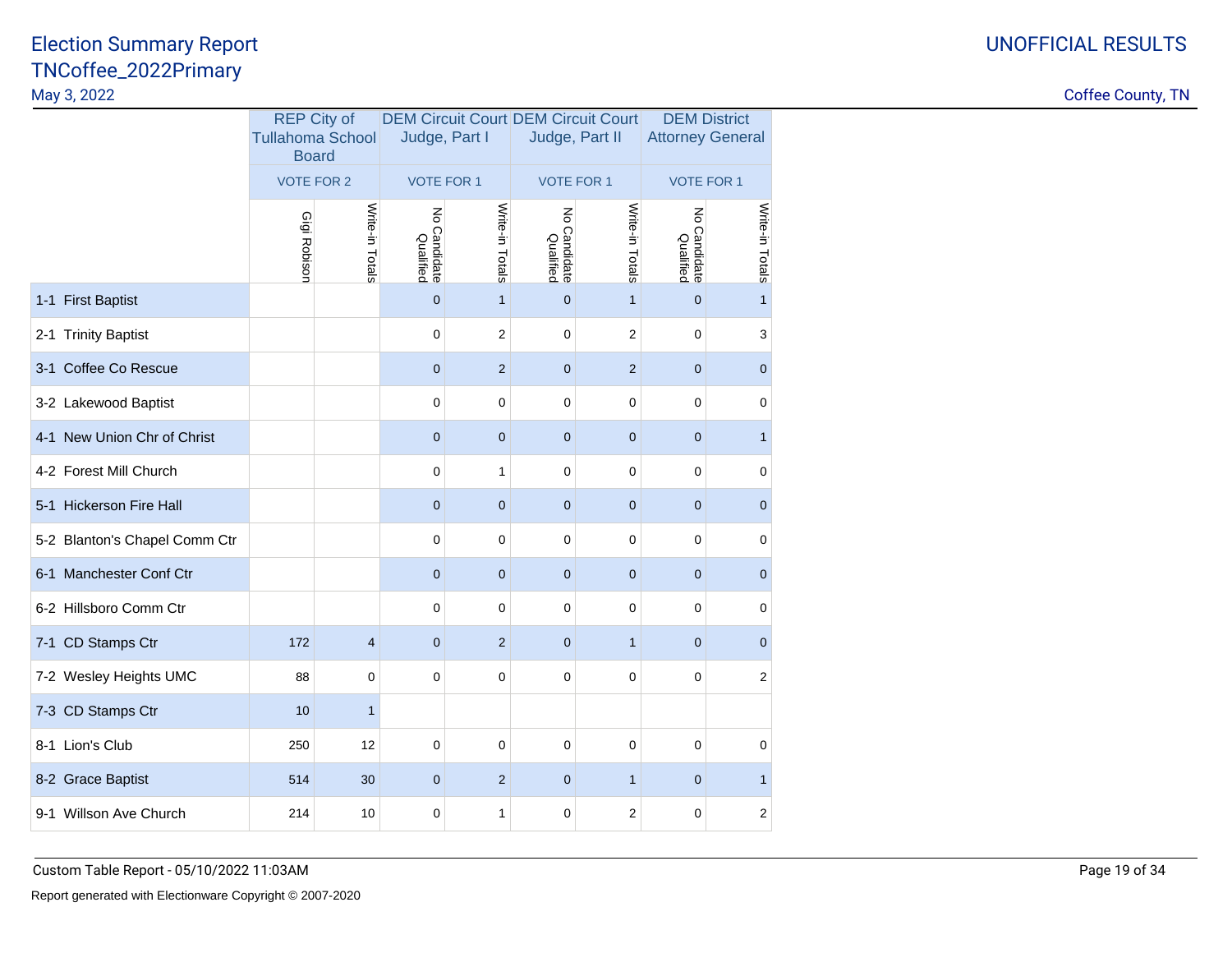|                              | <b>REP City of</b><br><b>Tullahoma School</b><br><b>Board</b> |                    |                             | Judge, Part I      |                                              | <b>DEM Circuit Court DEM Circuit Court</b><br>Judge, Part II | <b>DEM District</b><br><b>Attorney General</b> |                    |
|------------------------------|---------------------------------------------------------------|--------------------|-----------------------------|--------------------|----------------------------------------------|--------------------------------------------------------------|------------------------------------------------|--------------------|
|                              | <b>VOTE FOR 2</b>                                             |                    | <b>VOTE FOR 1</b>           |                    |                                              | <b>VOTE FOR 1</b>                                            | <b>VOTE FOR 1</b>                              |                    |
|                              | Gigi Robison                                                  | Write-in<br>Totals | 중<br>Candidate<br>Qualified | Write-in<br>Totals | $\mathsf{g}% _{T}$<br>Candidate<br>Qualified | Write-in<br>Totals                                           | 종<br>Candidate<br>Qualified                    | Write-in<br>Totals |
| 9-2 Cedar Lane Chr of Christ | 274                                                           | 3                  | $\mathbf 0$                 | $\Omega$           | $\mathbf 0$                                  | $\Omega$                                                     | $\mathbf 0$                                    | $\mathbf{0}$       |
| 9-4 Cedar Lane Chr of Christ |                                                               |                    | $\Omega$                    | $\Omega$           | 0                                            | $\Omega$                                                     | $\Omega$                                       | 0                  |
| Totals                       | 1,522                                                         | 60                 | $\mathbf 0$                 | 11                 | $\mathbf 0$                                  | 9                                                            | $\Omega$                                       | 10                 |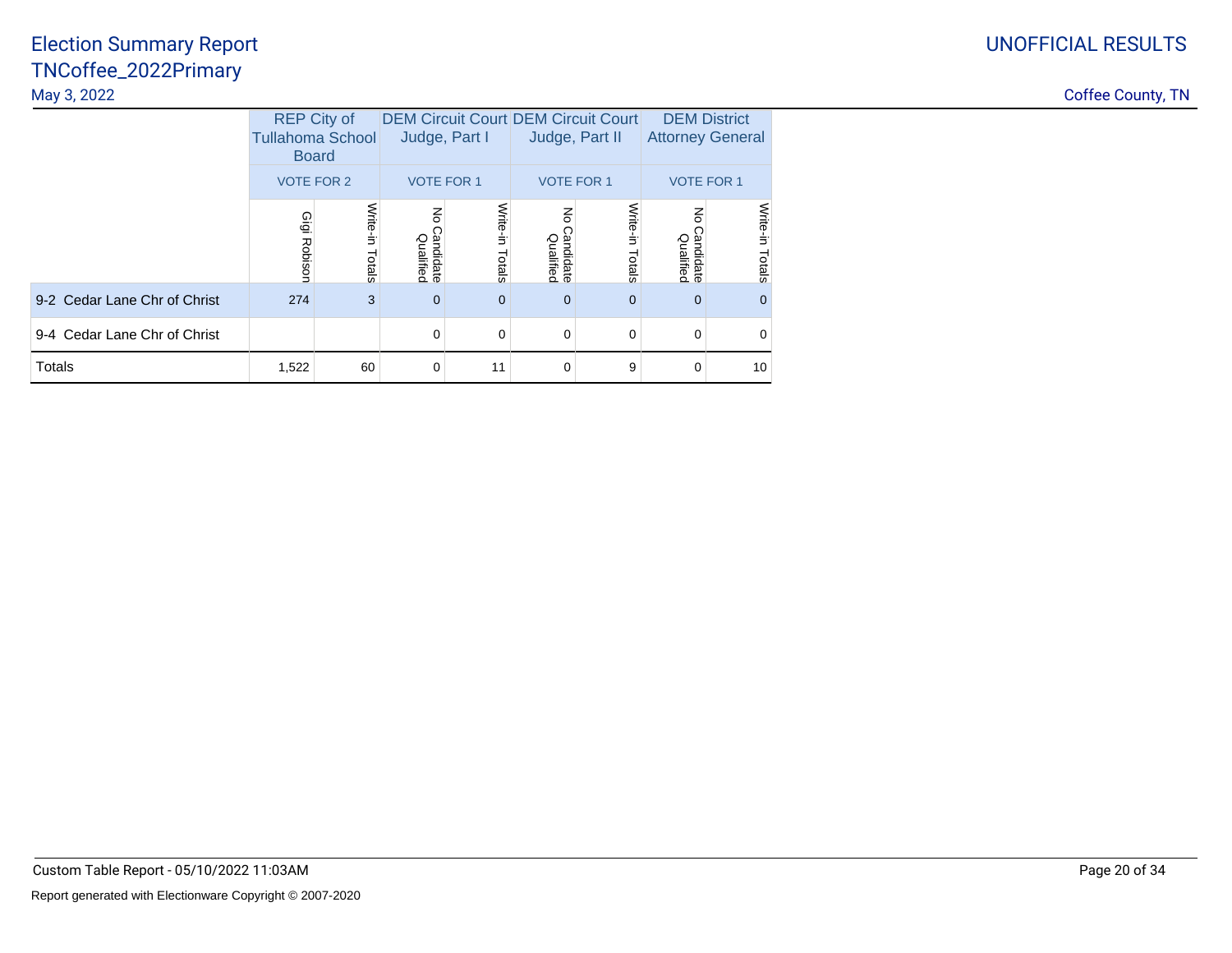### UNOFFICIAL RESULTS

|                               | <b>DEM Public</b>                  |                 | <b>DEM County</b>                          |                   | <b>DEM County</b><br>Commissioner<br><b>District 1</b> |                   | <b>DEM County</b><br>Commissioner<br><b>District 2</b> |                   |
|-------------------------------|------------------------------------|-----------------|--------------------------------------------|-------------------|--------------------------------------------------------|-------------------|--------------------------------------------------------|-------------------|
|                               | <b>VOTE FOR 1</b>                  |                 |                                            | <b>VOTE FOR 1</b> |                                                        | <b>VOTE FOR 2</b> |                                                        | <b>VOTE FOR 2</b> |
|                               | ξ<br><b>Candidate</b><br>Qualified | Write-in Totals | $\overline{6}$<br>o Candidate<br>Qualified | Write-in Totals   | $\overline{6}$<br>o Candidate<br>Qualified             | Write-in Totals   | Mike<br>Stein                                          | Write-in Totals   |
| 1-1 First Baptist             | $\mathbf 0$                        | $\mathbf{1}$    | $\mathbf 0$                                | $\overline{2}$    | $\mathbf 0$                                            | $\mathbf{1}$      |                                                        |                   |
| 2-1 Trinity Baptist           | $\mathbf 0$                        | $\overline{c}$  | $\mathbf 0$                                | $\overline{c}$    |                                                        |                   | 44                                                     | $\overline{c}$    |
| 3-1 Coffee Co Rescue          | $\overline{0}$                     | $\mathbf{0}$    | $\mathbf{0}$                               | $\mathbf{0}$      |                                                        |                   |                                                        |                   |
| 3-2 Lakewood Baptist          | $\mathbf 0$                        | $\mathbf 0$     | $\mathbf 0$                                | 0                 |                                                        |                   |                                                        |                   |
| 4-1 New Union Chr of Christ   | $\overline{0}$                     | $\mathbf{0}$    | $\overline{0}$                             | $\mathbf{1}$      |                                                        |                   |                                                        |                   |
| 4-2 Forest Mill Church        | $\mathbf 0$                        | 0               | $\mathbf 0$                                | 0                 |                                                        |                   |                                                        |                   |
| 5-1 Hickerson Fire Hall       | $\overline{0}$                     | $\mathbf{0}$    | $\overline{0}$                             | $\mathbf{0}$      |                                                        |                   |                                                        |                   |
| 5-2 Blanton's Chapel Comm Ctr | $\mathbf 0$                        | $\mathbf 0$     | $\mathbf 0$                                | 1                 |                                                        |                   |                                                        |                   |
| 6-1 Manchester Conf Ctr       | $\mathbf 0$                        | $\pmb{0}$       | $\mathbf 0$                                | $\mathbf{1}$      |                                                        |                   |                                                        |                   |
| 6-2 Hillsboro Comm Ctr        | 0                                  | $\pmb{0}$       | $\mathbf 0$                                | $\pmb{0}$         |                                                        |                   |                                                        |                   |
| 7-1 CD Stamps Ctr             | $\mathbf{0}$                       | $\mathbf{1}$    | $\mathbf{0}$                               | $\mathbf{0}$      |                                                        |                   |                                                        |                   |
| 7-2 Wesley Heights UMC        | $\mathbf 0$                        | $\mathbf{1}$    | $\mathbf 0$                                | $\overline{2}$    |                                                        |                   |                                                        |                   |
| 8-1 Lion's Club               | $\mathbf{0}$                       | $\pmb{0}$       | $\mathbf{0}$                               | $\mathbf{0}$      |                                                        |                   |                                                        |                   |
| 8-2 Grace Baptist             | $\mathbf 0$                        | $\mathbf{1}$    | $\mathbf 0$                                | 1                 |                                                        |                   |                                                        |                   |
| 9-1 Willson Ave Church        | $\mathbf{0}$                       | $\mathbf{1}$    | $\mathbf{0}$                               | $\mathbf 0$       |                                                        |                   |                                                        |                   |
| 9-2 Cedar Lane Chr of Christ  | 0                                  | $\mathbf 0$     | $\mathbf 0$                                | 0                 |                                                        |                   |                                                        |                   |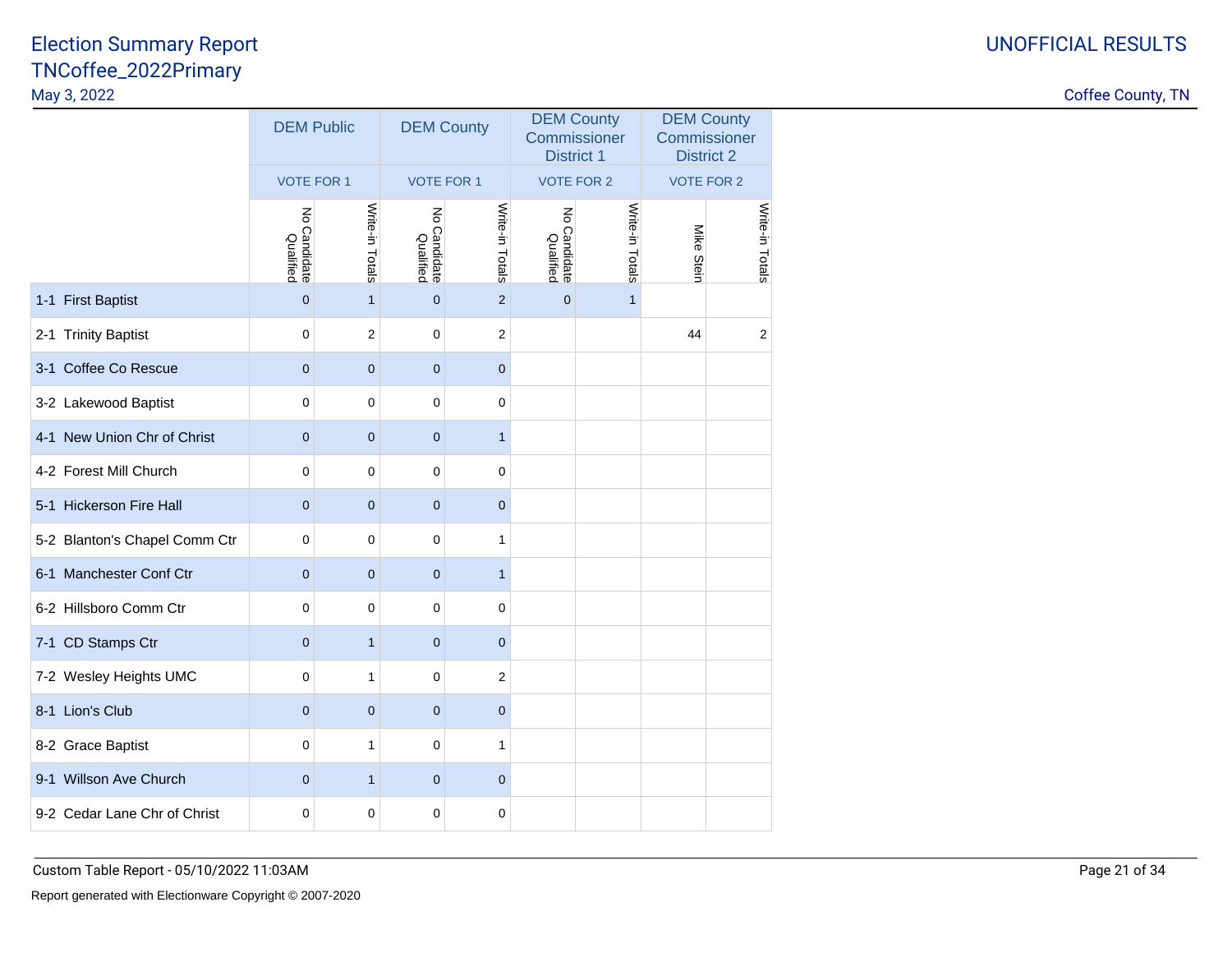## UNOFFICIAL RESULTS

### TNCoffee\_2022PrimaryMay 3, 2022Election Summary Report

| <b>Coffee County, TN</b> |  |
|--------------------------|--|
|                          |  |

| May 3, 2022                  |                             |          |                                                 |                        |                                                        |                    |     |                   |  |  |  |                                                 |
|------------------------------|-----------------------------|----------|-------------------------------------------------|------------------------|--------------------------------------------------------|--------------------|-----|-------------------|--|--|--|-------------------------------------------------|
|                              | <b>DEM Public</b>           |          | <b>DEM County</b>                               |                        | <b>DEM County</b><br>Commissioner<br><b>District 1</b> |                    |     |                   |  |  |  | <b>DEM County</b><br>Commissioner<br>District 2 |
|                              | <b>VOTE FOR 1</b>           |          | <b>VOTE FOR 1</b>                               |                        | <b>VOTE FOR 2</b>                                      |                    |     | <b>VOTE FOR 2</b> |  |  |  |                                                 |
|                              | 종<br>Candidate<br>Qualified | otals    | ا<br>ج<br><sup>&gt;</sup> andidate<br>Qualified | Write-<br>Ė.<br>Totals | >andidate<br>Qualified                                 | ≫<br>Elte<br>otals | Ste | pials             |  |  |  |                                                 |
| 9-4 Cedar Lane Chr of Christ | $\Omega$                    | $\Omega$ | $\mathbf{0}$                                    | $\mathbf{0}$           |                                                        |                    |     |                   |  |  |  |                                                 |
| Totals                       |                             |          | 0                                               | 10                     | 0                                                      |                    | 44  |                   |  |  |  |                                                 |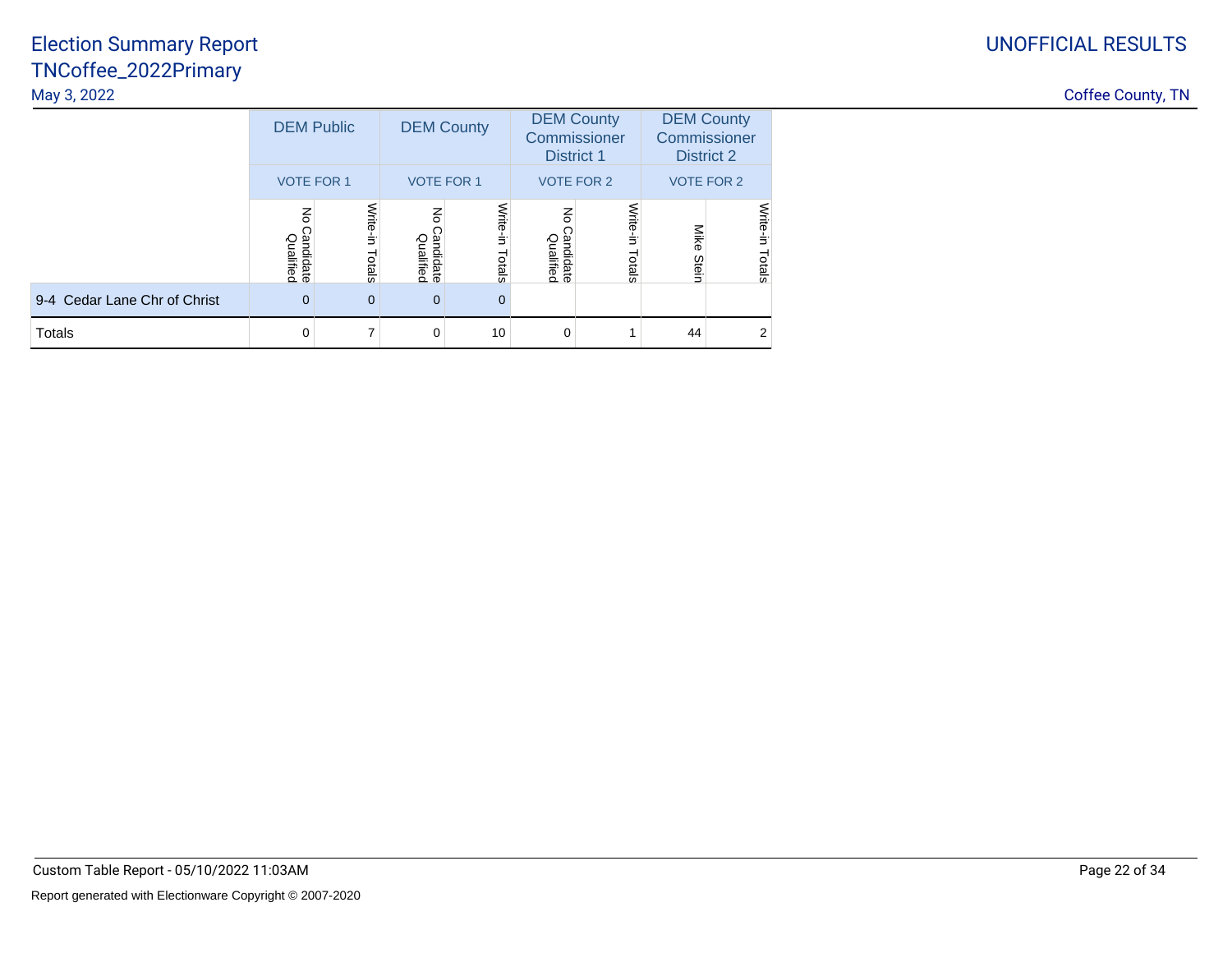|                               | <b>DEM County</b><br>Commissioner<br><b>District 3</b> |                 |                                          | <b>DEM County</b><br>Commissioner<br><b>District 4</b> | <b>DEM County</b><br>Commissioner<br>District 5 |                 |  |
|-------------------------------|--------------------------------------------------------|-----------------|------------------------------------------|--------------------------------------------------------|-------------------------------------------------|-----------------|--|
|                               | <b>VOTE FOR 2</b>                                      |                 |                                          | <b>VOTE FOR 2</b>                                      | <b>VOTE FOR 2</b>                               |                 |  |
|                               | $\preccurlyeq$<br>Candidate<br>Qualified               | Write-in Totals | $\preccurlyeq$<br>Candidate<br>Qualified | Write-in Totals                                        | <b>Bonnie</b><br>Gamble                         | Write-in Totals |  |
| 3-1 Coffee Co Rescue          | $\overline{0}$                                         | 1               |                                          |                                                        |                                                 |                 |  |
| 3-2 Lakewood Baptist          | $\mathbf 0$                                            | 1               |                                          |                                                        |                                                 |                 |  |
| 4-1 New Union Chr of Christ   |                                                        |                 | $\mathbf{0}$                             | $\overline{0}$                                         |                                                 |                 |  |
| 4-2 Forest Mill Church        |                                                        |                 | $\mathbf 0$                              | $\mathbf 0$                                            |                                                 |                 |  |
| 5-1 Hickerson Fire Hall       |                                                        |                 |                                          |                                                        | 24                                              | $\Omega$        |  |
| 5-2 Blanton's Chapel Comm Ctr |                                                        |                 |                                          |                                                        | 17                                              |                 |  |
| <b>Totals</b>                 | 0                                                      | $\overline{2}$  | 0                                        | $\mathbf 0$                                            | 41                                              | 1               |  |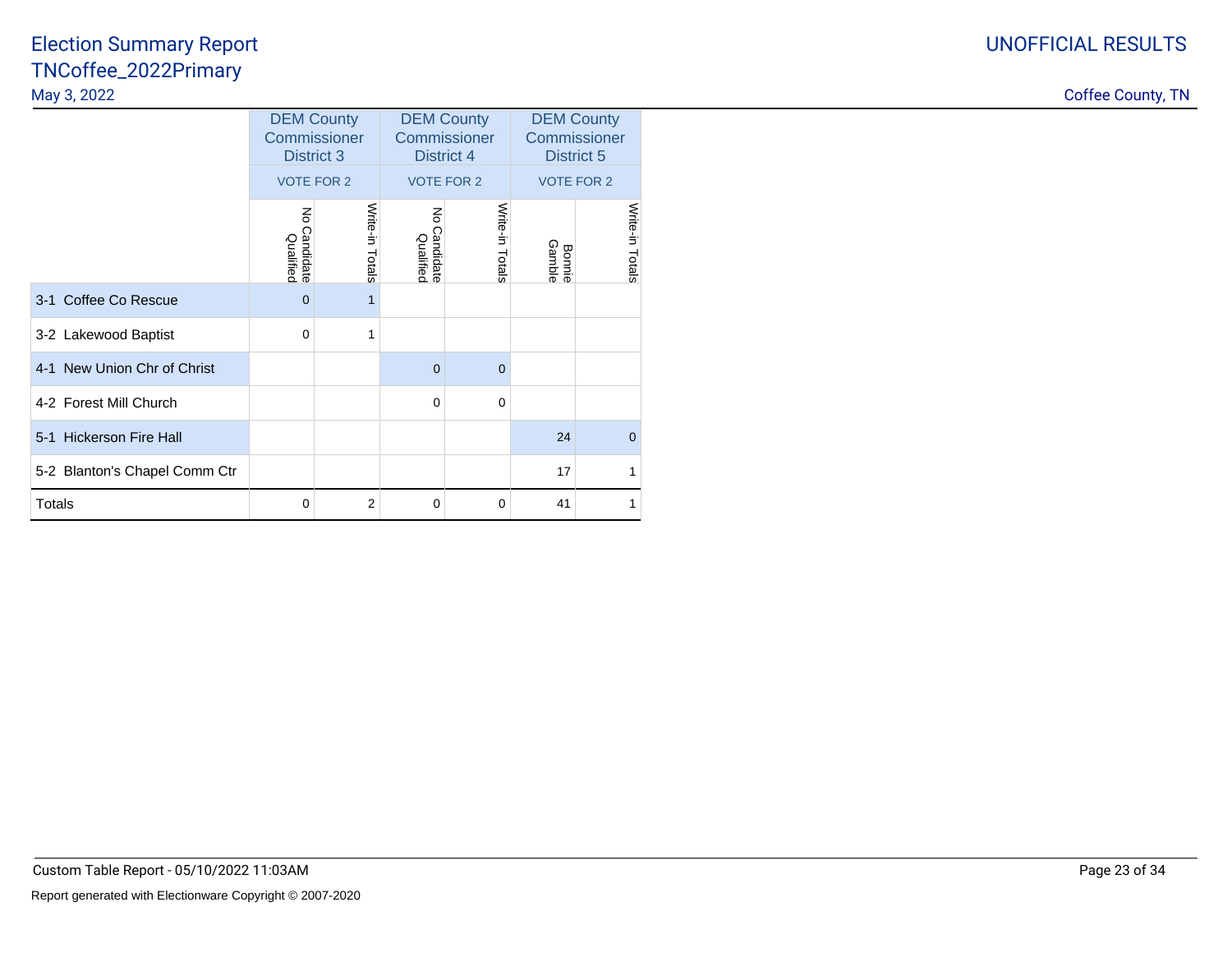|                         |                                      | <b>DEM County</b><br>Commissioner<br>District 6 |                      | <b>DEM County Commissioner</b><br><b>District 7</b> | <b>DEM County</b><br>Commissioner<br><b>District 8</b> |                                     |                 |
|-------------------------|--------------------------------------|-------------------------------------------------|----------------------|-----------------------------------------------------|--------------------------------------------------------|-------------------------------------|-----------------|
|                         |                                      | <b>VOTE FOR 2</b>                               |                      | <b>VOTE FOR 2</b>                                   | <b>VOTE FOR 2</b>                                      |                                     |                 |
|                         | $\lessgtr$<br>Candidate<br>Qualified | Write-in Totals                                 | Rosemary<br>Crabtree | Jackie A<br>Duncan                                  | Write-in Totals                                        | $\preceq$<br>Candidate<br>Qualified | Write-in Totals |
| 6-1 Manchester Conf Ctr | $\overline{0}$                       | 1                                               |                      |                                                     |                                                        |                                     |                 |
| 6-2 Hillsboro Comm Ctr  | 0                                    | $\mathbf 0$                                     |                      |                                                     |                                                        |                                     |                 |
| 7-1 CD Stamps Ctr       |                                      |                                                 | 13                   | 24                                                  | 1                                                      |                                     |                 |
| 7-2 Wesley Heights UMC  |                                      |                                                 | 21                   | 30                                                  | $\mathbf 0$                                            |                                     |                 |
| 8-1 Lion's Club         |                                      |                                                 |                      |                                                     |                                                        | $\Omega$                            | $\mathbf 0$     |
| 8-2 Grace Baptist       |                                      |                                                 |                      |                                                     |                                                        | $\Omega$                            | 3               |
| <b>Totals</b>           | 0                                    | 1                                               | 34                   | 54                                                  | 1                                                      | 0                                   | 3               |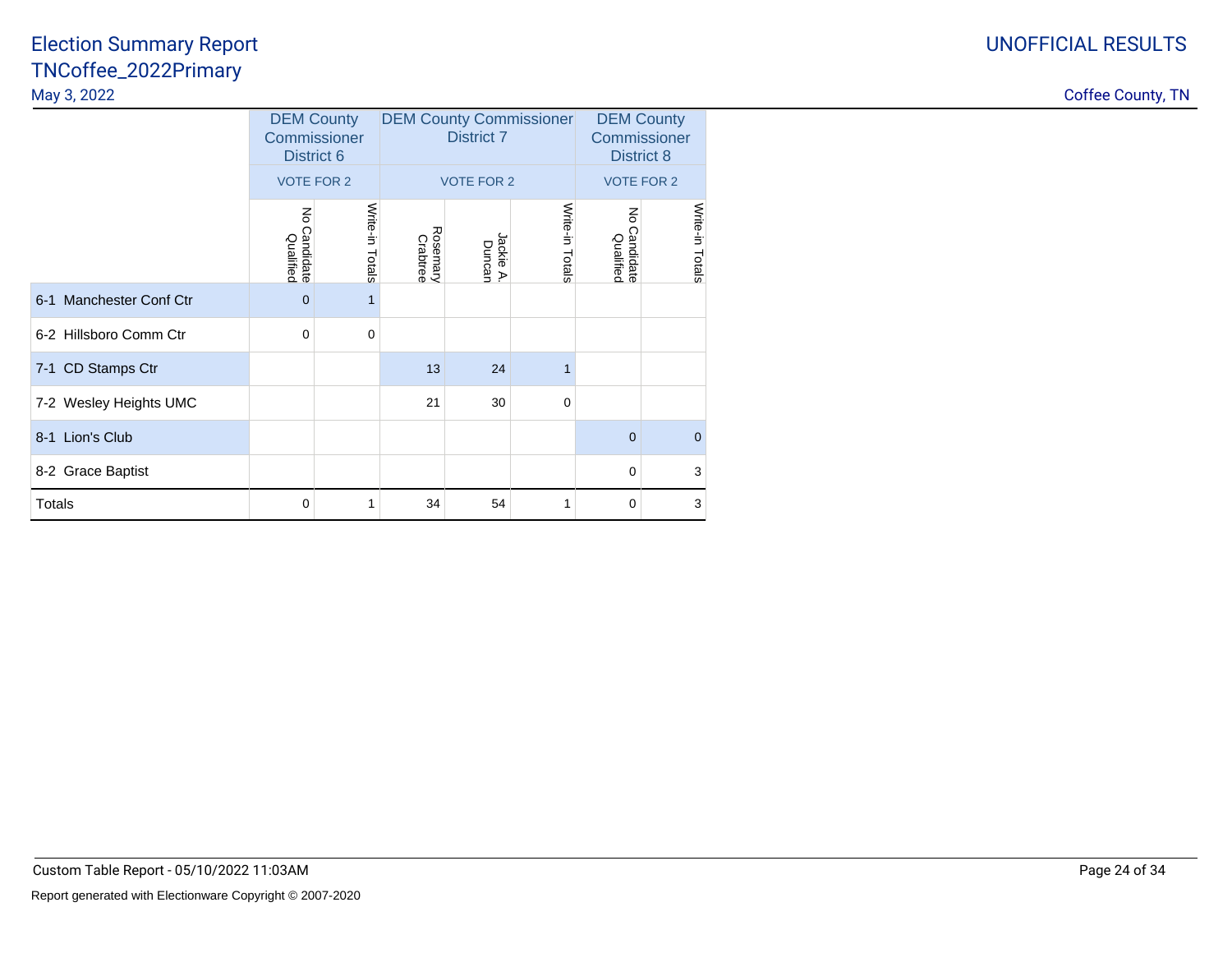Coffee County, TN

|                               | <b>DEM County</b><br>Commissioner<br><b>District 9</b> |                 | <b>DEM Trustee</b>            |                   | <b>DEM General</b><br>Sessions Judge,<br>Part I |                         | <b>DEM General</b><br>Sessions Judge,<br>Part II |                 |
|-------------------------------|--------------------------------------------------------|-----------------|-------------------------------|-------------------|-------------------------------------------------|-------------------------|--------------------------------------------------|-----------------|
|                               | <b>VOTE FOR 2</b>                                      |                 |                               | <b>VOTE FOR 1</b> |                                                 | <b>VOTE FOR 1</b>       | <b>VOTE FOR 1</b>                                |                 |
|                               | ξ<br>o Candidate<br>Qualified                          | Write-in Totals | Š<br>o Candidate<br>Qualified | Write-in Totals   | $\mathsf{S}$<br>o Candidate<br>Qualified        | Write-in Totals         | ξ<br>o Candidate<br>Qualified                    | Write-in Totals |
| 1-1 First Baptist             |                                                        |                 | $\overline{0}$                | $\overline{2}$    | $\overline{0}$                                  | $\mathbf{1}$            | $\overline{0}$                                   | $\overline{2}$  |
| 2-1 Trinity Baptist           |                                                        |                 | $\mathbf 0$                   | $\sqrt{2}$        | $\mathbf 0$                                     | $\overline{\mathbf{c}}$ | $\mathbf 0$                                      | 3               |
| 3-1 Coffee Co Rescue          |                                                        |                 | $\mathbf 0$                   | $\mathbf 0$       | $\mathbf{0}$                                    | $\mathbf 0$             | $\mathbf{0}$                                     | $\pmb{0}$       |
| 3-2 Lakewood Baptist          |                                                        |                 | $\mathbf 0$                   | $\mathbf 0$       | 0                                               | $\mathbf 0$             | $\mathbf 0$                                      | $\mathbf 0$     |
| 4-1 New Union Chr of Christ   |                                                        |                 | $\mathbf 0$                   | $\mathbf{0}$      | $\mathbf{0}$                                    | $\mathbf 0$             | $\mathbf 0$                                      | $\mathbf 0$     |
| 4-2 Forest Mill Church        |                                                        |                 | $\mathbf 0$                   | 0                 | 0                                               | $\mathbf 0$             | 0                                                | $\pmb{0}$       |
| 5-1 Hickerson Fire Hall       |                                                        |                 | $\mathbf 0$                   | $\pmb{0}$         | $\bf{0}$                                        | $\pmb{0}$               | $\mathbf 0$                                      | $\pmb{0}$       |
| 5-2 Blanton's Chapel Comm Ctr |                                                        |                 | $\mathbf 0$                   | $\mathbf{1}$      | 0                                               | $\mathbf 0$             | 0                                                | $\mathbf 0$     |
| 6-1 Manchester Conf Ctr       |                                                        |                 | $\mathbf 0$                   | $\mathbf{1}$      | $\mathbf 0$                                     | $\mathbf 0$             | $\mathbf 0$                                      | $\mathbf 0$     |
| 6-2 Hillsboro Comm Ctr        |                                                        |                 | $\mathbf 0$                   | $\mathbf 0$       | 0                                               | $\mathbf 0$             | $\mathbf 0$                                      | $\pmb{0}$       |
| 7-1 CD Stamps Ctr             |                                                        |                 | $\overline{0}$                | $\mathbf 0$       | $\overline{0}$                                  | $\mathbf 0$             | $\overline{0}$                                   | $\mathbf{1}$    |
| 7-2 Wesley Heights UMC        |                                                        |                 | $\mathbf 0$                   | $\mathbf 0$       | 0                                               | 1                       | $\mathbf 0$                                      | 1               |
| 8-1 Lion's Club               |                                                        |                 | $\mathbf 0$                   | $\mathbf 0$       | $\mathbf 0$                                     | $\mathbf 0$             | $\mathbf 0$                                      | $\mathbf 0$     |
| 8-2 Grace Baptist             |                                                        |                 | $\mathbf 0$                   | 1                 | 0                                               | 1                       | $\mathbf 0$                                      | 3               |
| 9-1 Willson Ave Church        | $\overline{0}$                                         | $\mathbf{1}$    | $\mathbf{0}$                  | $\mathbf 0$       | $\mathbf{0}$                                    | $\mathbf 0$             | $\mathbf 0$                                      | $\mathbf 0$     |
| 9-2 Cedar Lane Chr of Christ  | $\mathbf 0$                                            | 0               | $\mathbf 0$                   | $\mathbf 0$       | 0                                               | 0                       | $\mathbf 0$                                      | $\mathbf 0$     |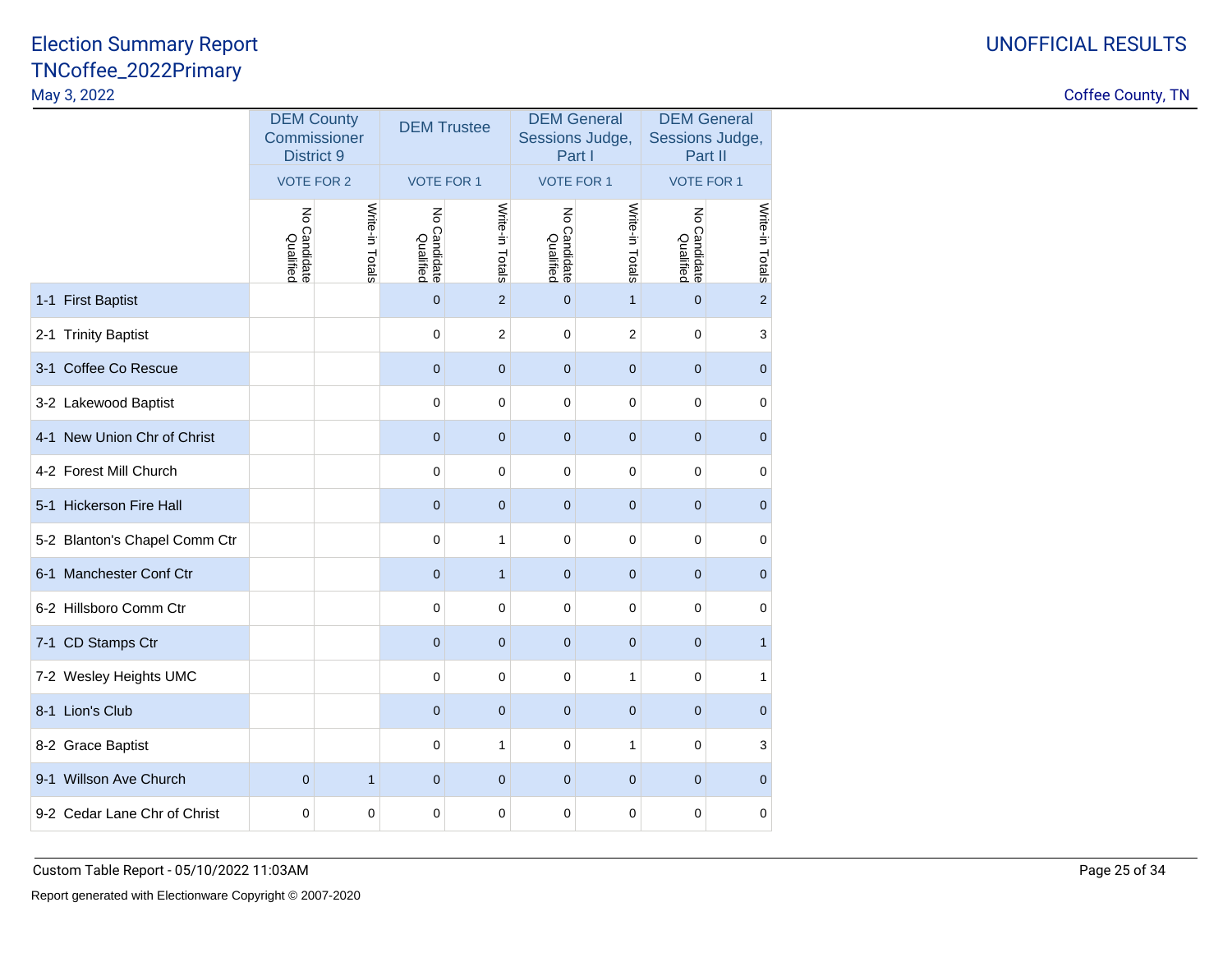## UNOFFICIAL RESULTS

| <b>Coffee County, TN</b> |  |
|--------------------------|--|
|--------------------------|--|

|                              | <b>DEM County</b><br>Commissioner<br>District 9 |                    |                                          | <b>DEM Trustee</b> | Sessions Judge,<br>Part I              | <b>DEM General</b> | Sessions Judge,                          | <b>DEM General</b><br>Part II |
|------------------------------|-------------------------------------------------|--------------------|------------------------------------------|--------------------|----------------------------------------|--------------------|------------------------------------------|-------------------------------|
|                              | <b>VOTE FOR 2</b>                               |                    | <b>VOTE FOR 1</b>                        |                    | <b>VOTE FOR 1</b>                      |                    | <b>VOTE FOR 1</b>                        |                               |
|                              | $\overline{6}$<br>Candidate<br>Qualified        | Write-in<br>Totals | $\overline{5}$<br>Candidate<br>Qualified | Write-in<br>Totals | $\mathbf{g}$<br>Candidate<br>Qualified | Write-in<br>Totals | $\overline{6}$<br>Candidate<br>Qualified | Write-in<br>Totals            |
| 9-4 Cedar Lane Chr of Christ | $\overline{0}$                                  | 0                  | $\overline{0}$                           | $\overline{0}$     | $\mathbf 0$                            | $\mathbf 0$        | $\mathbf 0$                              | $\overline{0}$                |
| Totals                       | $\Omega$                                        |                    | 0                                        |                    | 0                                      | 5                  | $\Omega$                                 | 10                            |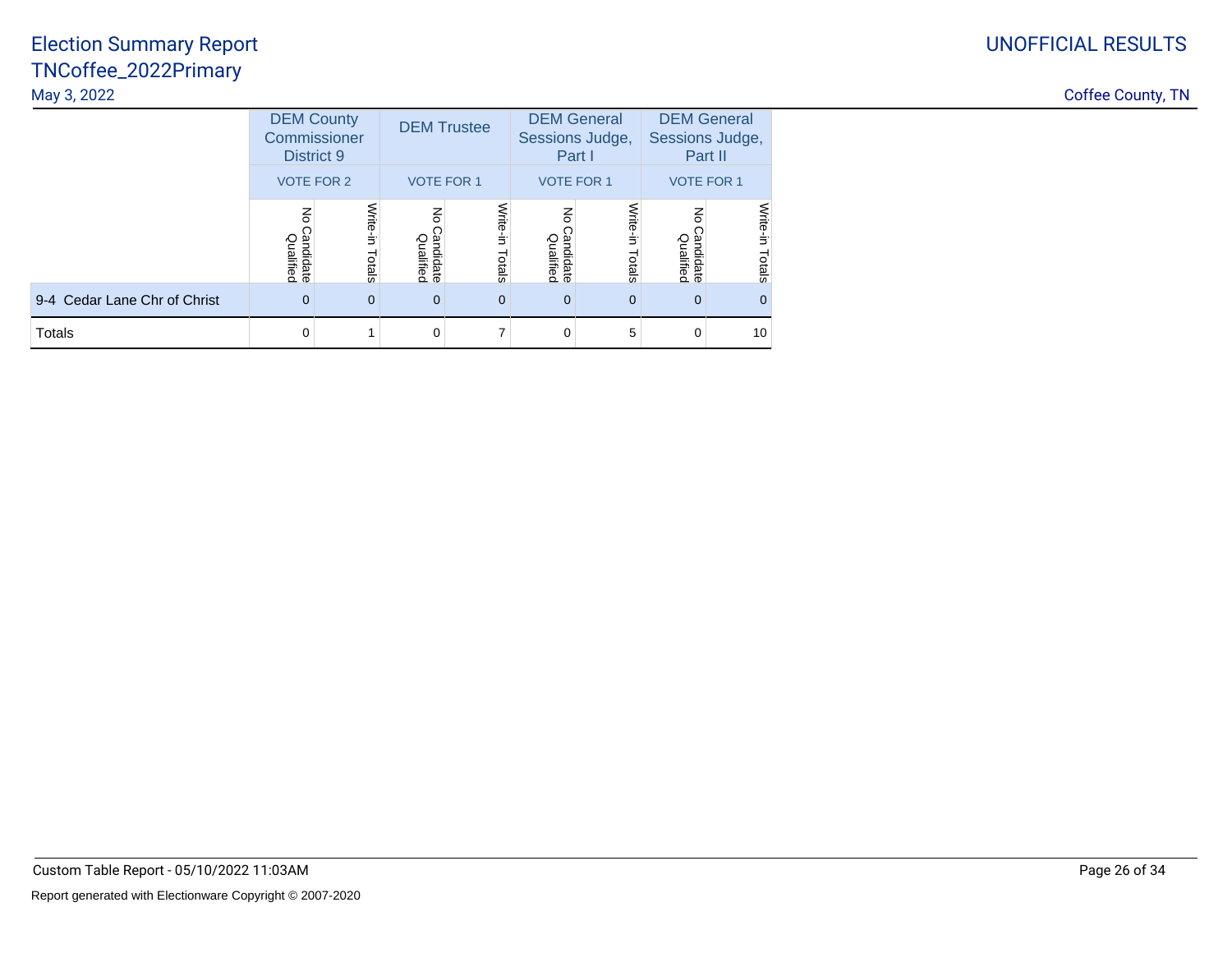|                               | <b>DEM Sheriff</b>            |                         | <b>Clerk</b>                  |                 | <b>DEM Circuit Court DEM County Clerk</b> |                         | <b>DEM Register of</b><br><b>Deeds</b> |                 |
|-------------------------------|-------------------------------|-------------------------|-------------------------------|-----------------|-------------------------------------------|-------------------------|----------------------------------------|-----------------|
|                               | <b>VOTE FOR 1</b>             |                         | <b>VOTE FOR 1</b>             |                 | <b>VOTE FOR 1</b>                         |                         | <b>VOTE FOR 1</b>                      |                 |
|                               | 종<br>o Candidate<br>Qualified | Write-in Totals         | š<br>o Candidate<br>Qualified | Write-in Totals | Z<br>o Candidate<br>Qualified             | Write-in Totals         | No Candidate<br>Qualified              | Write-in Totals |
| 1-1 First Baptist             | $\mathbf 0$                   | $\mathbf{1}$            | $\mathbf 0$                   | $\mathbf{1}$    | $\mathbf 0$                               | $\mathbf{1}$            | $\mathbf{0}$                           | $\mathbf{1}$    |
| 2-1 Trinity Baptist           | $\mathbf 0$                   | 3                       | $\mathbf 0$                   | 2               | $\mathbf 0$                               | $\overline{2}$          | $\mathbf 0$                            | $\sqrt{2}$      |
| 3-1 Coffee Co Rescue          | $\mathbf 0$                   | $\mathbf{1}$            | $\mathbf 0$                   | $\mathbf 0$     | $\mathbf 0$                               | $\mathbf{0}$            | $\mathbf{0}$                           | $\mathbf 0$     |
| 3-2 Lakewood Baptist          | 0                             | $\mathbf{1}$            | $\pmb{0}$                     | 0               | 0                                         | $\mathbf 0$             | $\mathbf 0$                            | $\pmb{0}$       |
| 4-1 New Union Chr of Christ   | $\mathbf 0$                   | $\overline{\mathbf{4}}$ | $\mathbf 0$                   | $\mathbf 0$     | $\mathbf 0$                               | $\mathbf{1}$            | $\mathbf 0$                            | $\mathbf 0$     |
| 4-2 Forest Mill Church        | $\mathbf 0$                   | 1                       | $\mathbf 0$                   | 0               | $\mathbf 0$                               | 1                       | $\mathbf 0$                            | $\pmb{0}$       |
| 5-1 Hickerson Fire Hall       | $\overline{0}$                | $\mathbf 0$             | $\overline{0}$                | $\mathbf{1}$    | $\overline{0}$                            | $\mathbf 0$             | $\mathbf{0}$                           | $\mathbf 0$     |
| 5-2 Blanton's Chapel Comm Ctr | $\mathbf 0$                   | $\sqrt{2}$              | $\mathbf 0$                   | $\mathbf{1}$    | 0                                         | $\mathbf{1}$            | $\mathbf 0$                            | $\mathbf 0$     |
| 6-1 Manchester Conf Ctr       | $\mathbf 0$                   | $\sqrt{2}$              | $\mathbf 0$                   | $\pmb{0}$       | $\mathbf 0$                               | $\mathbf 0$             | $\mathbf{0}$                           | $\mathbf 0$     |
| 6-2 Hillsboro Comm Ctr        | $\mathbf 0$                   | $\mathbf{1}$            | $\mathbf 0$                   | 0               | $\mathbf 0$                               | $\mathbf 0$             | $\mathbf 0$                            | $\mathbf 0$     |
| 7-1 CD Stamps Ctr             | $\mathbf 0$                   | $\pmb{0}$               | $\mathbf 0$                   | $\mathbf 0$     | $\mathbf 0$                               | $\mathbf{0}$            | $\mathbf{0}$                           | $\mathbf 0$     |
| 7-2 Wesley Heights UMC        | 0                             | $\sqrt{2}$              | $\mathbf 0$                   | 0               | 0                                         | $\mathbf 0$             | $\mathbf 0$                            | $\pmb{0}$       |
| 8-1 Lion's Club               | $\mathbf 0$                   | $\pmb{0}$               | $\mathbf 0$                   | $\mathbf{1}$    | $\mathbf 0$                               | $\mathbf{0}$            | $\mathbf 0$                            | $\mathbf 0$     |
| 8-2 Grace Baptist             | 0                             | $\mathbf{1}$            | $\mathbf 0$                   | 3               | 0                                         | $\overline{\mathbf{c}}$ | $\mathbf 0$                            | 1               |
| 9-1 Willson Ave Church        | $\overline{0}$                | $\mathbf{1}$            | $\overline{0}$                | $\mathbf 0$     | 0                                         | $\overline{2}$          | $\mathbf{0}$                           | $\mathbf 0$     |
| 9-2 Cedar Lane Chr of Christ  | 0                             | $\mathbf 0$             | $\mathbf 0$                   | 0               | 0                                         | $\mathbf{1}$            | $\mathbf 0$                            | $\mathbf 0$     |
| 9-4 Cedar Lane Chr of Christ  | $\mathbf 0$                   | $\pmb{0}$               | $\mathbf{0}$                  | 0               | $\mathbf 0$                               | $\mathbf{0}$            | $\mathbf{0}$                           | $\mathbf 0$     |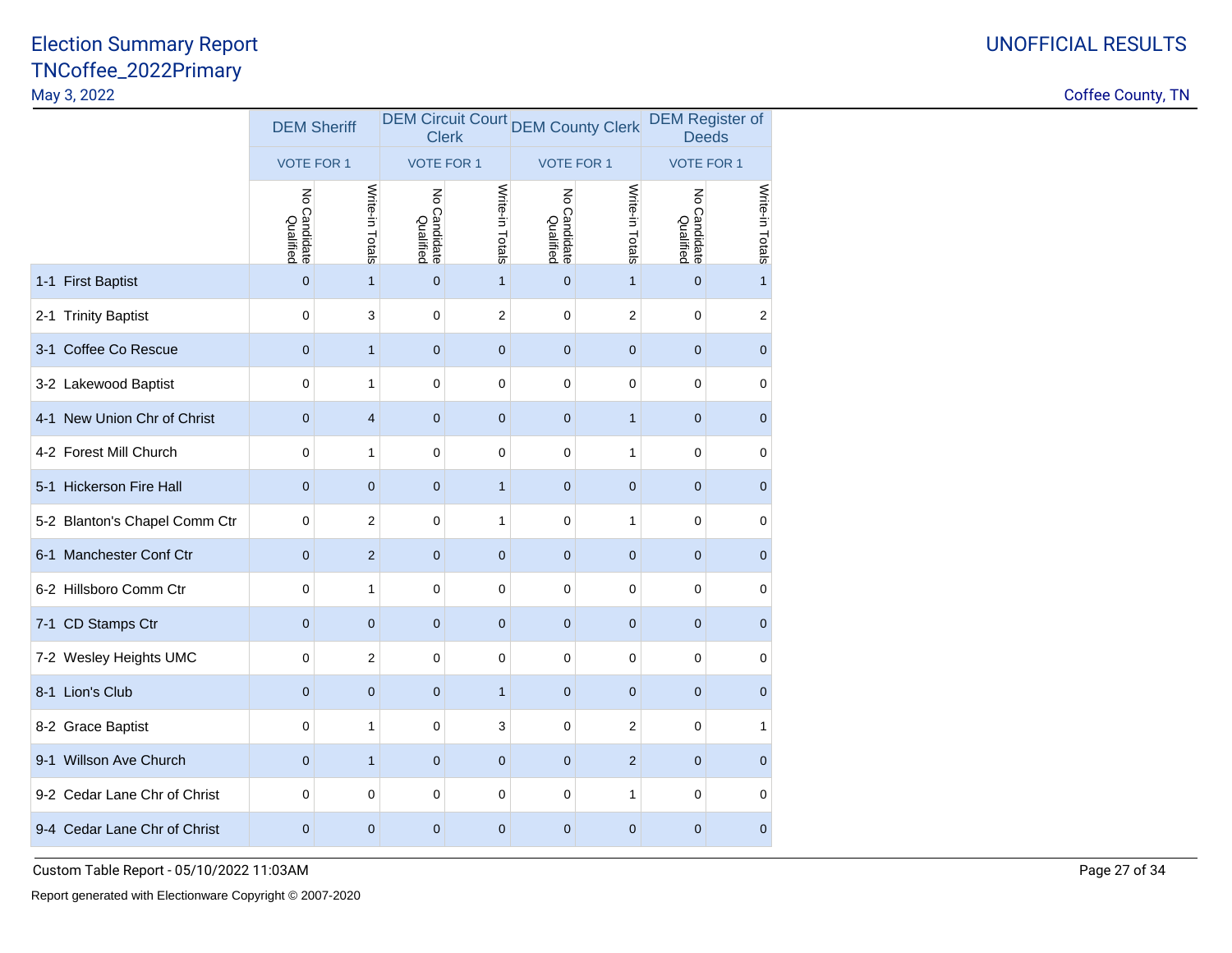|               | <b>DEM Sheriff</b>                       |                   |                            | <b>Clerk</b>      |                                        | DEM Circuit Court DEM County Clerk | <b>DEM Register of</b><br><b>Deeds</b> |                    |
|---------------|------------------------------------------|-------------------|----------------------------|-------------------|----------------------------------------|------------------------------------|----------------------------------------|--------------------|
|               | <b>VOTE FOR 1</b>                        |                   |                            | <b>VOTE FOR 1</b> |                                        | <b>VOTE FOR 1</b>                  | <b>VOTE FOR 1</b>                      |                    |
|               | $\overline{6}$<br>Candidate<br>Qualified | Write-in<br>otals | 종<br>Qualified<br>andidate | Write-in<br>otals | $\mathbf{g}$<br>Candidate<br>Qualifiec | Write-in<br>otals                  | 종<br>Candidate<br>Qualified            | Write-in<br>Totals |
| <b>Totals</b> | 0                                        | 20                | 0                          | 9                 | 0                                      | 11                                 | 0                                      | 4                  |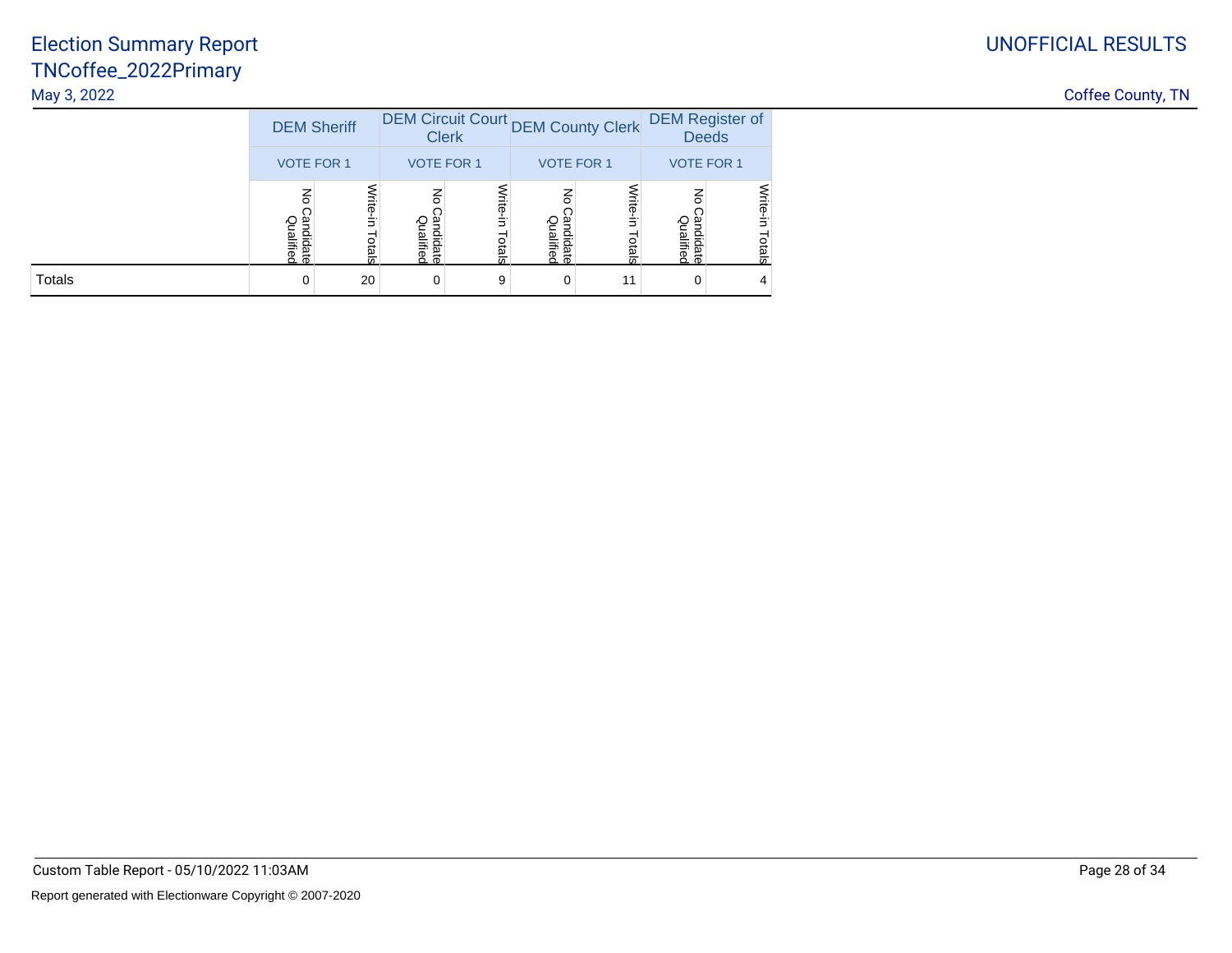|                               | <b>DEM Road</b><br>Superintendent |                 |                           | <b>DEM Road</b><br>Commissioner<br>Seat 1 |                               | <b>DEM Road</b><br>Commissioner<br>Seat 2 | <b>DEM Road</b><br>Commissioner<br>Seat 3    |                 |
|-------------------------------|-----------------------------------|-----------------|---------------------------|-------------------------------------------|-------------------------------|-------------------------------------------|----------------------------------------------|-----------------|
|                               | <b>VOTE FOR 1</b>                 |                 | <b>VOTE FOR 1</b>         |                                           | <b>VOTE FOR 1</b>             |                                           | <b>VOTE FOR 1</b>                            |                 |
|                               | Ronnie Dale<br>Watts              | Write-in Totals | No Candidate<br>Qualified | Write-in Totals                           | ξ<br>o Candidate<br>Qualified | Write-in Totals                           | $\overline{\xi}$<br>o Candidate<br>Qualified | Write-in Totals |
| 1-1 First Baptist             | 35                                | $\mathbf 0$     |                           |                                           |                               |                                           |                                              |                 |
| 2-1 Trinity Baptist           | 48                                | $\mathbf 0$     |                           |                                           |                               |                                           |                                              |                 |
| 3-1 Coffee Co Rescue          | 30                                | $\mathbf{1}$    | $\overline{0}$            | $\mathbf 0$                               |                               |                                           |                                              |                 |
| 3-2 Lakewood Baptist          | 8                                 | 0               | $\mathbf 0$               | 0                                         |                               |                                           |                                              |                 |
| 4-1 New Union Chr of Christ   | 22                                | $\pmb{0}$       |                           |                                           | $\mathbf 0$                   | $\mathbf{1}$                              |                                              |                 |
| 4-2 Forest Mill Church        | 14                                | $\mathbf 0$     |                           |                                           | 0                             | $\mathbf 0$                               |                                              |                 |
| 5-1 Hickerson Fire Hall       | 24                                | $\overline{2}$  |                           |                                           |                               |                                           | $\mathbf{0}$                                 | $\mathbf 0$     |
| 5-2 Blanton's Chapel Comm Ctr | 15                                | $\mathbf{1}$    |                           |                                           |                               |                                           | $\mathbf 0$                                  | $\mathbf{1}$    |
| 6-1 Manchester Conf Ctr       | 13                                | $\mathbf 0$     |                           |                                           |                               |                                           |                                              |                 |
| 6-2 Hillsboro Comm Ctr        | 13                                | $\mathbf{1}$    |                           |                                           |                               |                                           |                                              |                 |
| 7-1 CD Stamps Ctr             | 20                                | $\pmb{0}$       |                           |                                           |                               |                                           |                                              |                 |
| 7-2 Wesley Heights UMC        | 25                                | 1               |                           |                                           |                               |                                           |                                              |                 |
| 8-1 Lion's Club               | 29                                | $\mathbf 0$     |                           |                                           |                               |                                           |                                              |                 |
| 8-2 Grace Baptist             | 30                                | 0               |                           |                                           |                               |                                           |                                              |                 |
| 9-1 Willson Ave Church        | 30                                | $\mathbf 0$     |                           |                                           |                               |                                           |                                              |                 |
| 9-2 Cedar Lane Chr of Christ  | 22                                | $\pmb{0}$       |                           |                                           |                               |                                           |                                              |                 |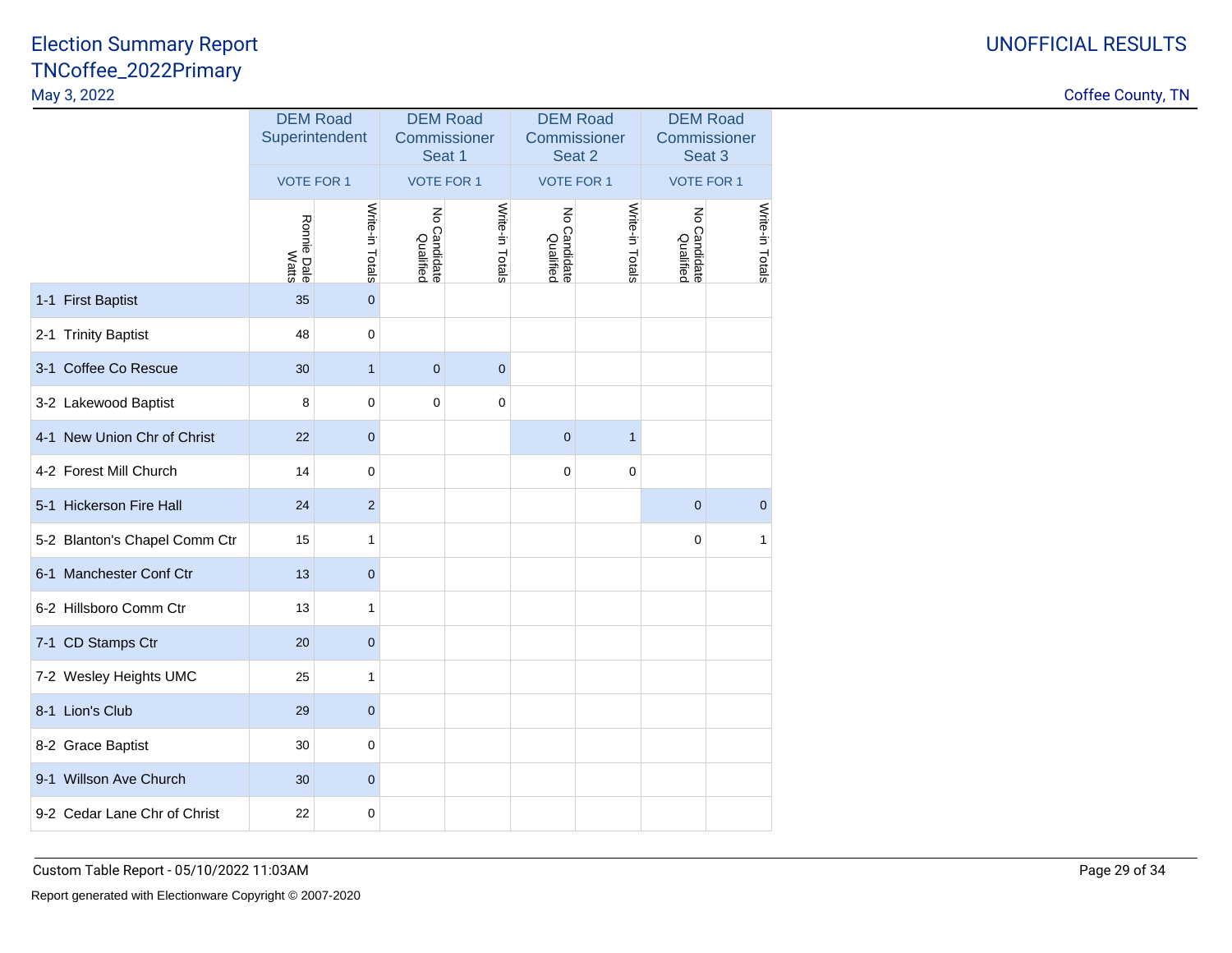|                              | <b>DEM Road</b><br>Superintendent |                    |                                        | <b>DEM Road</b><br>Commissioner<br>Seat 1 |                                          | <b>DEM Road</b><br>Commissioner<br>Seat 2 | <b>DEM Road</b><br>Commissioner<br>Seat 3 |                    |
|------------------------------|-----------------------------------|--------------------|----------------------------------------|-------------------------------------------|------------------------------------------|-------------------------------------------|-------------------------------------------|--------------------|
|                              | <b>VOTE FOR 1</b>                 |                    |                                        | <b>VOTE FOR 1</b>                         |                                          | <b>VOTE FOR 1</b>                         |                                           | <b>VOTE FOR 1</b>  |
|                              | Ronnie<br>Watts<br>Dale           | Write-in<br>Totals | $\mathbf{g}$<br>Candidate<br>Qualified | Write-in<br>Totals                        | $\overline{5}$<br>Candidate<br>Qualified | Write-in<br>Totals                        | 중<br>Candidate<br>Qualified               | Write-in<br>Totals |
| 9-4 Cedar Lane Chr of Christ |                                   | $\mathbf 0$        |                                        |                                           |                                          |                                           |                                           |                    |
| <b>Totals</b>                | 379                               | 6                  | 0                                      | $\Omega$                                  | $\Omega$                                 |                                           | $\Omega$                                  |                    |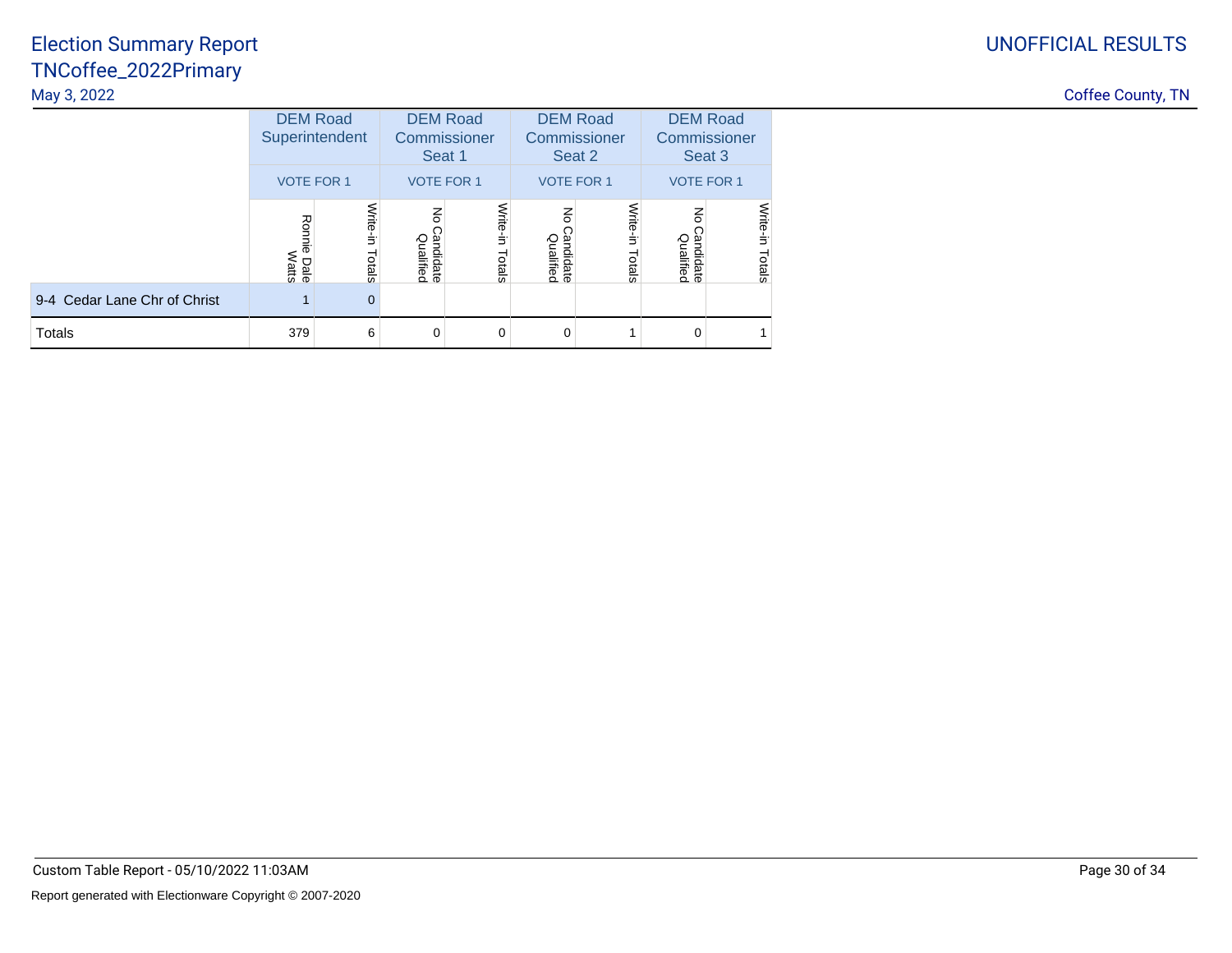|                             | <b>DEM Coffee</b><br><b>DEM Road</b><br>Commissioner<br><b>County School</b><br>Seat 4 |                 |                             |                   | <b>DEM Coffee</b><br><b>County School</b> |                 |  |
|-----------------------------|----------------------------------------------------------------------------------------|-----------------|-----------------------------|-------------------|-------------------------------------------|-----------------|--|
|                             | <b>VOTE FOR 1</b>                                                                      |                 |                             | <b>VOTE FOR 2</b> | <b>VOTE FOR 2</b>                         |                 |  |
|                             | ξ<br>Candidate<br>Qualified                                                            | Write-in Totals | ξ<br>Candidate<br>Qualified | Write-in Totals   | ξ<br>Candidate<br>Qualified               | Write-in Totals |  |
| 1-1 First Baptist           |                                                                                        |                 | $\mathbf 0$                 | $\overline{2}$    |                                           |                 |  |
| 2-1 Trinity Baptist         |                                                                                        |                 |                             |                   | $\mathbf 0$                               | $\overline{4}$  |  |
| 3-1 Coffee Co Rescue        |                                                                                        |                 | $\mathbf 0$                 | $\mathbf{1}$      |                                           |                 |  |
| 3-2 Lakewood Baptist        |                                                                                        |                 | $\mathbf 0$                 | $\mathbf 0$       |                                           |                 |  |
| 4-1 New Union Chr of Christ |                                                                                        |                 | $\overline{0}$              | $\overline{0}$    |                                           |                 |  |
| 4-2 Forest Mill Church      |                                                                                        |                 | $\mathbf 0$                 | $\mathbf 0$       |                                           |                 |  |
| 6-1 Manchester Conf Ctr     | $\overline{0}$                                                                         | $\mathbf{1}$    |                             |                   | $\mathbf 0$                               | $\mathbf{1}$    |  |
| 6-2 Hillsboro Comm Ctr      | $\mathbf 0$                                                                            | $\mathbf 0$     |                             |                   | $\mathbf 0$                               | $\mathbf 0$     |  |
| 7-1 CD Stamps Ctr           |                                                                                        |                 |                             |                   | $\overline{0}$                            | $\mathbf{0}$    |  |
| 7-2 Wesley Heights UMC      |                                                                                        |                 |                             |                   | 0                                         | $\pmb{0}$       |  |
| <b>Totals</b>               | $\mathbf 0$                                                                            | 1               | $\mathbf 0$                 | 3                 | 0                                         | 5               |  |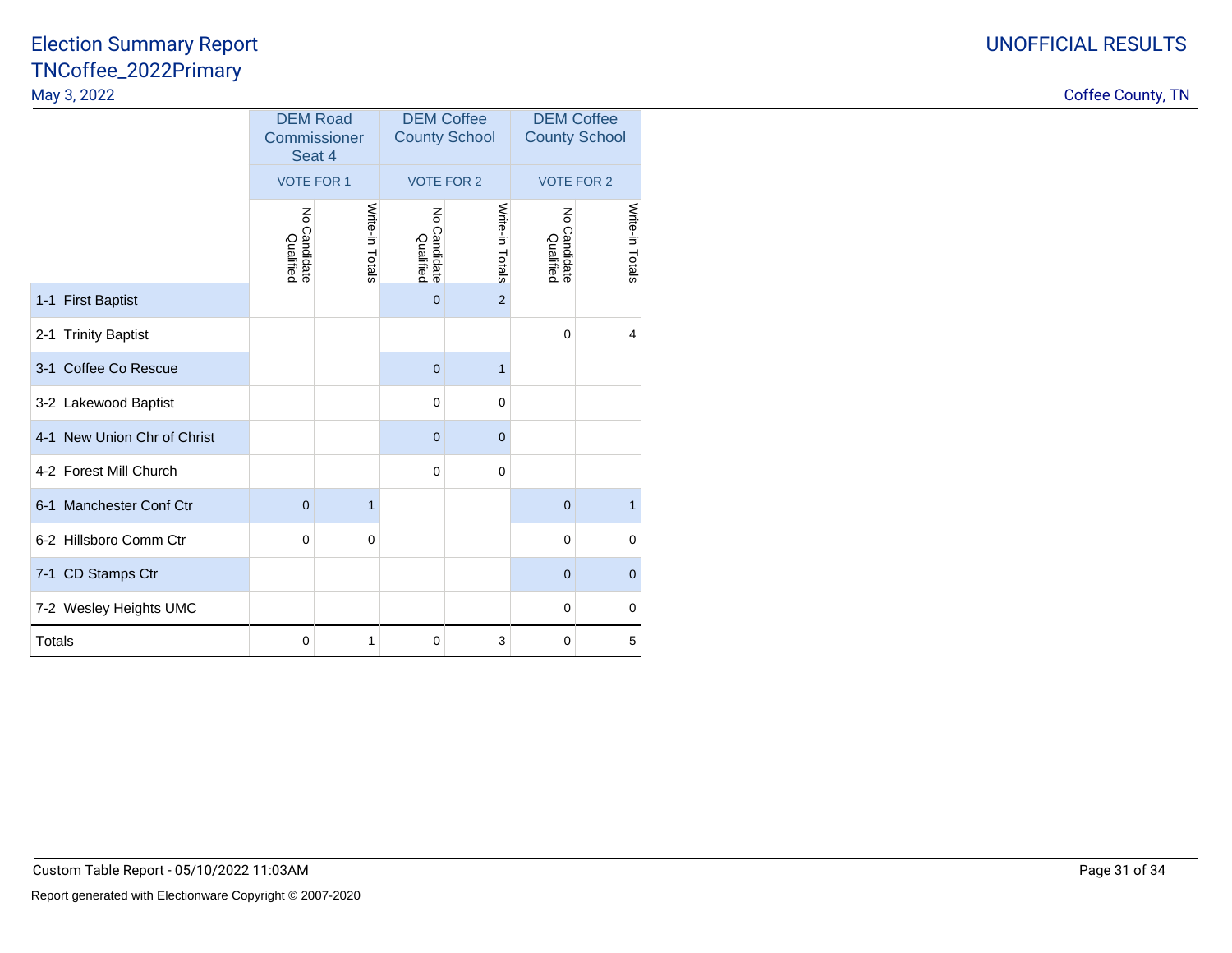Coffee County, TN

|                               | <b>DEM Constable</b><br>Seat 1<br><b>VOTE FOR 2</b> |                 | <b>DEM Constable</b><br>Seat 2<br><b>VOTE FOR 2</b> |                                 | <b>DEM Coffee</b><br><b>County School</b><br><b>VOTE FOR 2</b> |                 |
|-------------------------------|-----------------------------------------------------|-----------------|-----------------------------------------------------|---------------------------------|----------------------------------------------------------------|-----------------|
|                               |                                                     |                 |                                                     |                                 |                                                                |                 |
|                               | ξ<br>Candidate<br>Qualified                         | Write-in Totals | ξ<br>o Candidate<br>Qualified                       | Write-in Tota<br>$\overline{a}$ | ξ<br>o Candidate<br>Qualified                                  | Write-in Totals |
| 1-1 First Baptist             | $\overline{0}$                                      | $\mathbf{1}$    |                                                     |                                 |                                                                |                 |
| 2-1 Trinity Baptist           |                                                     |                 | 0                                                   | $\overline{4}$                  |                                                                |                 |
| 3-1 Coffee Co Rescue          | $\mathbf 0$                                         | $\mathbf{1}$    |                                                     |                                 |                                                                |                 |
| 3-2 Lakewood Baptist          | 0                                                   | 0               |                                                     |                                 |                                                                |                 |
| 4-1 New Union Chr of Christ   | $\mathbf 0$                                         | $\mathbf 0$     |                                                     |                                 |                                                                |                 |
| 4-2 Forest Mill Church        | 0                                                   | 0               |                                                     |                                 |                                                                |                 |
| 5-1 Hickerson Fire Hall       |                                                     |                 |                                                     |                                 | $\mathbf{0}$                                                   | $\mathbf 0$     |
| 5-2 Blanton's Chapel Comm Ctr |                                                     |                 |                                                     |                                 | 0                                                              | 1               |
| 6-1 Manchester Conf Ctr       |                                                     |                 | $\mathbf 0$                                         | $\mathbf 0$                     |                                                                |                 |
| 6-2 Hillsboro Comm Ctr        |                                                     |                 | 0                                                   | 0                               |                                                                |                 |
| 7-1 CD Stamps Ctr             |                                                     |                 | $\mathbf 0$                                         | 0                               |                                                                |                 |
| 7-2 Wesley Heights UMC        |                                                     |                 | 0                                                   | 0                               |                                                                |                 |
| 8-1 Lion's Club               |                                                     |                 |                                                     |                                 | $\mathbf{0}$                                                   | $\mathbf 0$     |
| 8-2 Grace Baptist             |                                                     |                 |                                                     |                                 | 0                                                              | 3               |
| 9-1 Willson Ave Church        |                                                     |                 |                                                     |                                 | 0                                                              | $\mathbf 0$     |
| 9-2 Cedar Lane Chr of Christ  |                                                     |                 |                                                     |                                 | 0                                                              | $\pmb{0}$       |
| 9-4 Cedar Lane Chr of Christ  |                                                     |                 |                                                     |                                 | 0                                                              | 0               |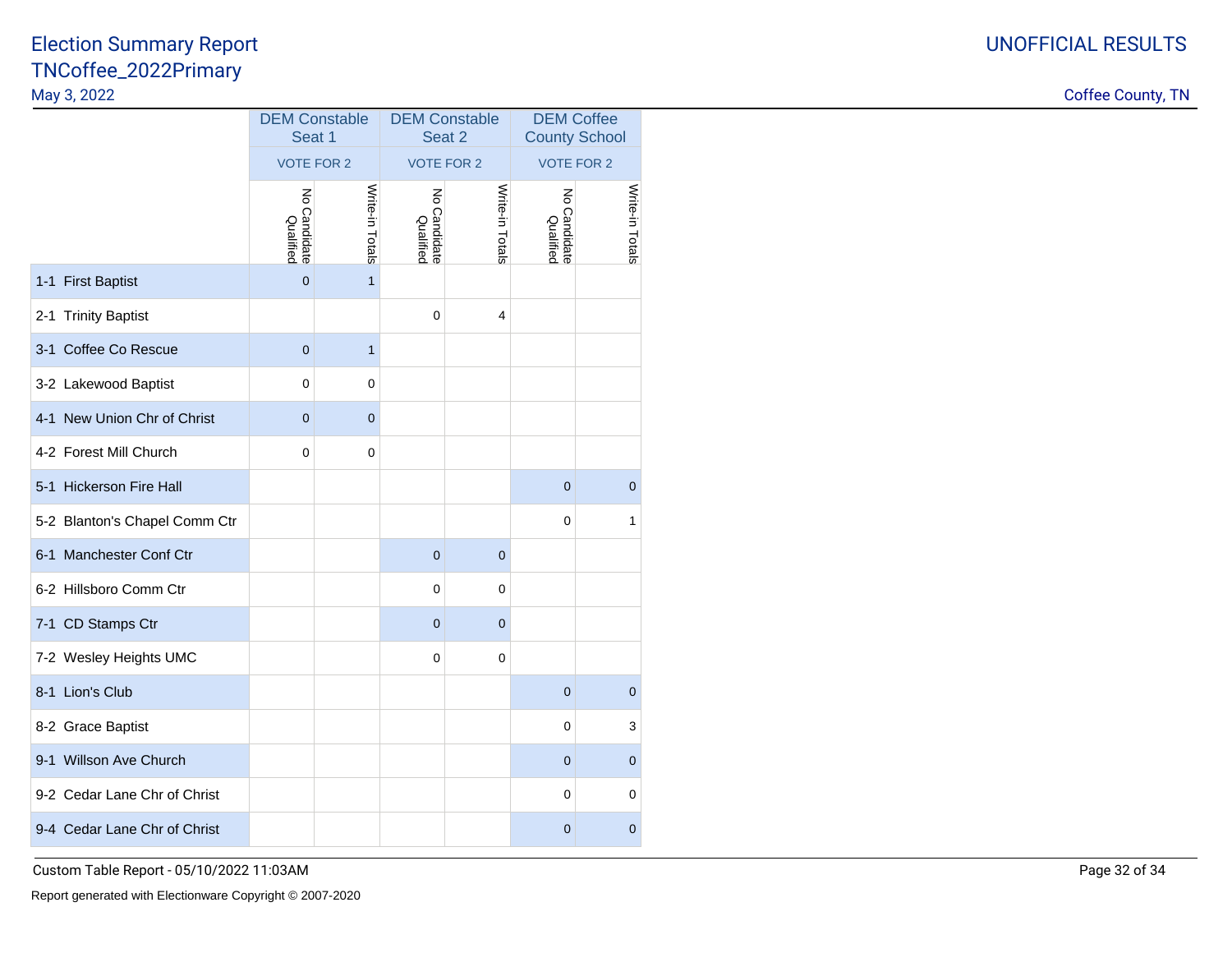|               | <b>DEM Constable</b><br>Seat 1<br><b>VOTE FOR 2</b> |                   | <b>DEM Constable</b><br>Seat 2<br><b>VOTE FOR 2</b> |                       | <b>DEM Coffee</b><br><b>County School</b> |                    |
|---------------|-----------------------------------------------------|-------------------|-----------------------------------------------------|-----------------------|-------------------------------------------|--------------------|
|               |                                                     |                   |                                                     |                       | <b>VOTE FOR 2</b>                         |                    |
|               | 공<br>Qualitiec<br>يو<br>didate                      | Vrite-in<br>otals | 종<br>Qualified<br>g<br>didate                       | Write-<br>Ė.<br>otals | 종<br>Qualified<br>andidate                | Write-in<br>Totals |
| <b>Totals</b> |                                                     | 2                 | 0                                                   | 4                     | 0                                         | 4                  |